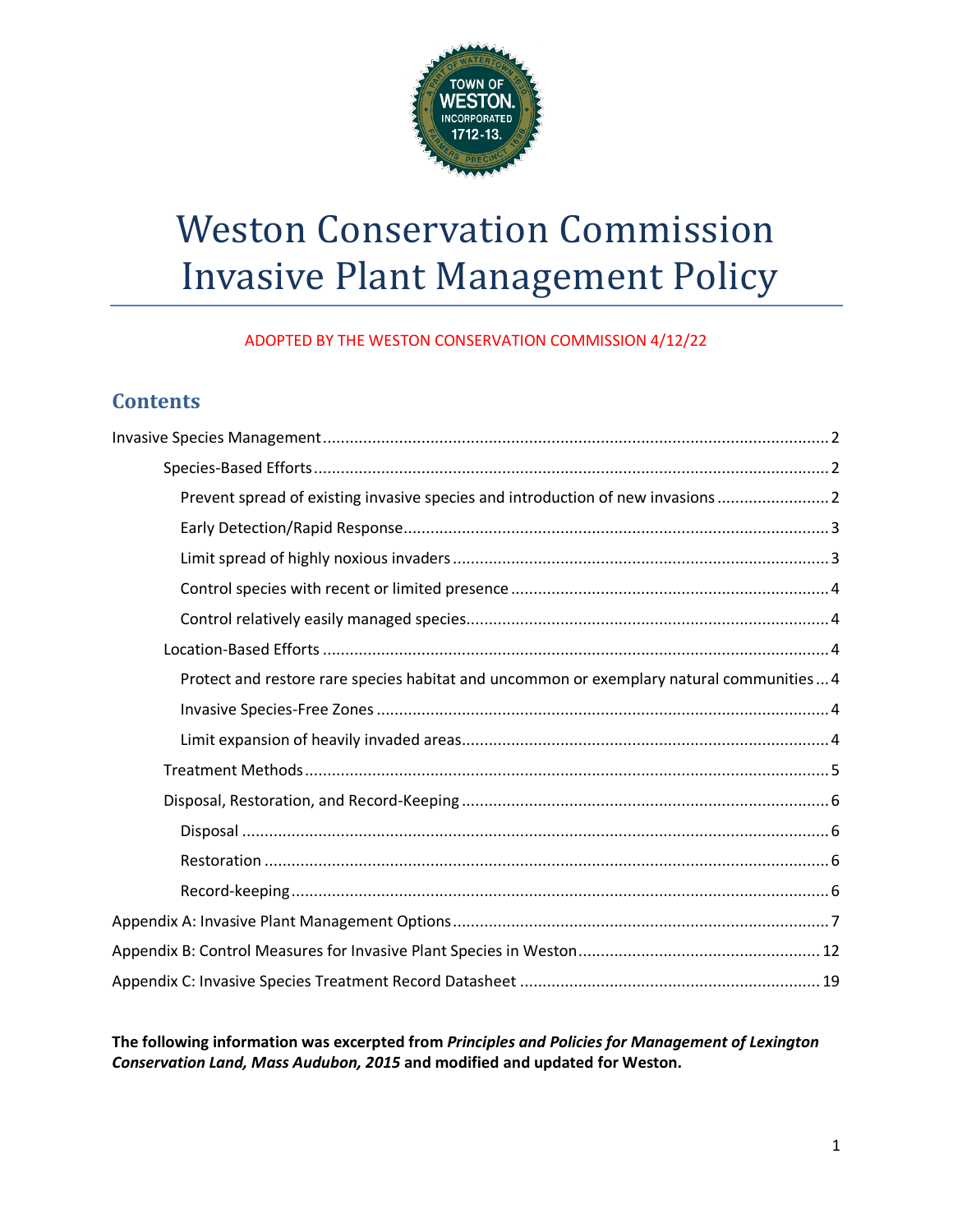### <span id="page-1-0"></span>**Invasive Species Management**

Invasive species pose one of the greatest threats to the biodiversity, natural landscapes, agricultural interests, recreational activities, and scenic beauty of our conservation properties here in Weston. There are many ways to deal with this threat, including initial prevention, early detection, and control through manual removal, mechanical treatment, pesticide application, biological control, grazing, and fire. Invasive species are difficult to eradicate. Without multiple seasons of dedicated management, infestations will rebound despite one's best efforts. Prioritization of targeted management is essential to successfully manage an area for invasive species.

Invasive species control efforts can be divided into two categories: species-based and location-based. The species-based approach will focus on individual species no matter where they occur on conservation properties. The five elements of the species-based approach are:

- Preventing invasion by new species;
- Early detection of new invasions;
- Eliminating or effectively controlling species with recent or limited presence;
- Limiting the spread of highly noxious invaders; and
- Directing effort at species that are particularly susceptible to control.

Location-based efforts will focus efforts on all invasive species within specific areas of the conservation property. The three elements are:

- Protecting sensitive habitats;
- Establishing invasive species-free zones; and
- Restricting the spread and reducing the extent of heavily invaded zones.

The approaches will overlap at times and taken together will define a comprehensive approach to reducing the presence of invasive species across our conservation properties.

Management of invasive species should follow an adaptive approach – a continuous process that allows for flexibility in management based on the inclusion of the most recent management options. As new information becomes available on plant biology and treatment methods, it will be incorporated into future management decisions. An adaptive approach will also allow property managers to learn from the efficacy of current treatment methods and adjust future management actions.

#### <span id="page-1-1"></span>**Species-Based Efforts**

#### <span id="page-1-2"></span>Prevent spread of existing invasive species and introduction of new invasions

The primary element of a proactive prevention plan is limiting the introduction of new invasive species to individual conservation properties. Spread of existing invasive species will be reduced by limiting soil disturbance and implementing restoration when soils are disturbed, by washing equipment that has been used in heavily invaded areas before moving to an un-invaded area, and by implementing practices to reduce likelihood of seed spread by individuals working on invasive species control projects. Soil disturbance from plowing, tree removal, trail building, etc., should be limited, and all disturbed soil should be covered with leaf litter at the very least, with larger areas restored with a fast-growing native seed mix. All equipment used for maintenance operations in heavily invaded areas should be cleaned before moving to non-invaded areas; staff and volunteers should take special care to pat down, wipe, and/or rinse clothes and shoes after working with invasive plants.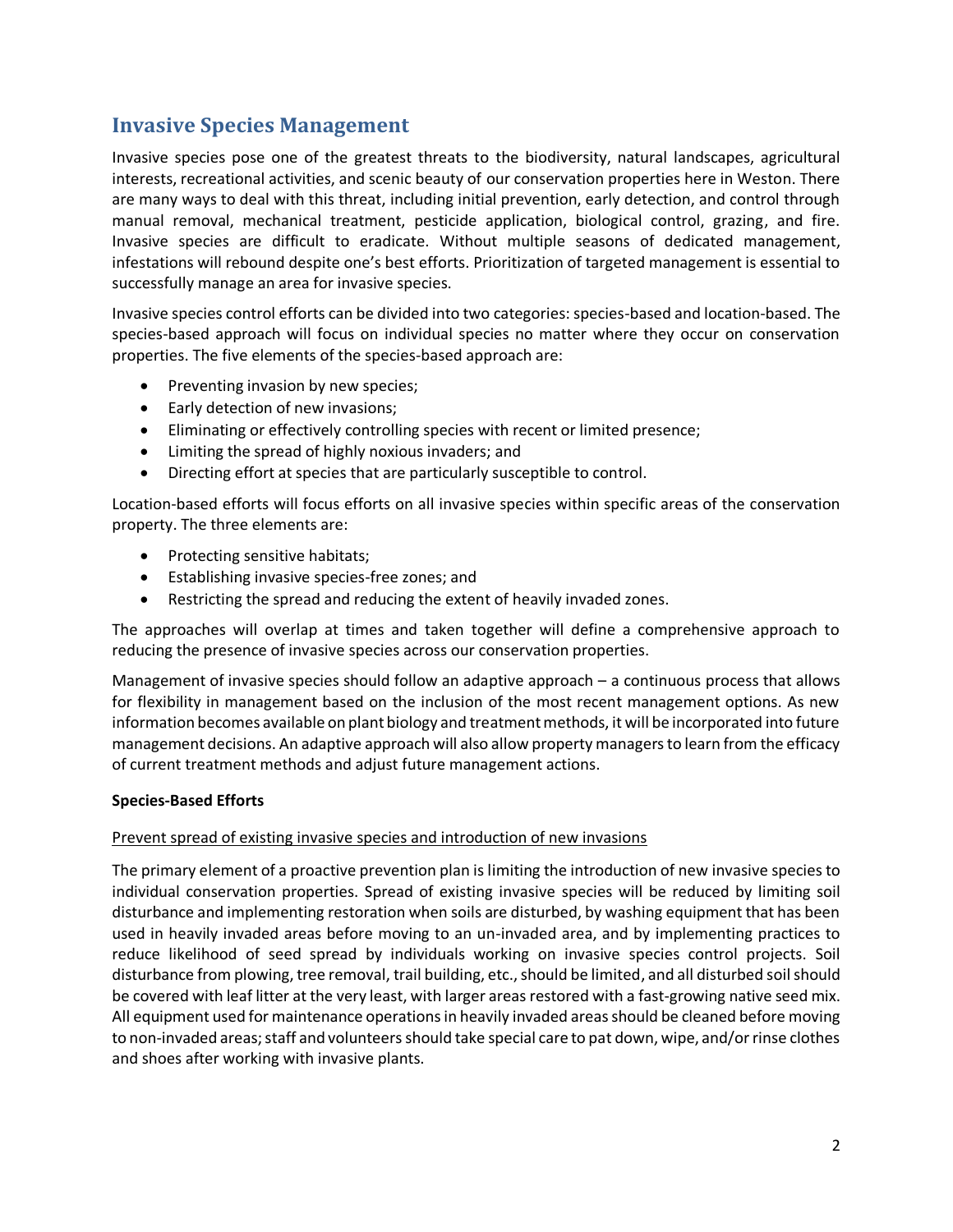#### <span id="page-2-0"></span>Early Detection/Rapid Response

Any comprehensive invasive species control program must also include early detection of new invaders and rapid response (EDRR) to eliminate new invasions before they become well-established. EDRR efforts will focus on the list of early detection species identified by the Sudbury-Assabet-Concord Cooperative Invasive Species Management Area (SuAsCo CISMA). SuAsCo CISMA's current EDRR list is presented in Table 1, and updates can be found on their website: [https://cisma-suasco.org/invasives/early-detection](https://cisma-suasco.org/invasives/early-detection-invasives/)[invasives/.](https://cisma-suasco.org/invasives/early-detection-invasives/) Volunteers and staff should be trained to identify the EDRR species that are not yet well-known in this part of the state, such as Japanese stiltgrass and mile-a-minute vine. The Commission, staff, and volunteers should be prepared to collaborate on planning and implementing the rapid response element to eliminate new invasions as quickly as possible.

| <b>Common Name</b>                    | <b>Scientific Name</b>               |
|---------------------------------------|--------------------------------------|
| <b>Amur Cork Tree</b>                 | Phellodendron amurense               |
| <b>Brazilian Waterweed</b>            | Egeria densa                         |
| <b>Broad-leaved Pepperweed</b>        | Lepidium latifolium                  |
| <b>Callery Pear</b>                   | Pyrus calleryana                     |
| <b>Creeping Buttercup</b>             | Ranunculus repens                    |
| European Alder                        | Alnus glutinosa                      |
| European Rusty Willow and Gray Willow | Salix atrocinerea and Salix cinereal |
| <b>Fig Buttercup</b>                  | Ficaria verna                        |
| <b>Giant Hogweed</b>                  | Heracleum mantegazzianum             |
| Hydrilla                              | Hydrilla verticillata                |
| Japanese Stiltgrass                   | Microstegium vimineum                |
| Kudzu                                 | Pueraria montana ssp. lobata         |
| Mile-a-minute Vine                    | Persicaria perfoliata                |
| Narrow-leaf Bittercress               | Cardamine impatiens                  |
| Wall lettuce                          | Mycelis muralis                      |
| Wineberry                             | Rubus phoenicolasius                 |

*Table 1. Early Detection (ED) invasive plants as identified by the SuAsCo CISMA as of March 2022.*

#### <span id="page-2-1"></span>Limit spread of highly noxious invaders

Special attention should be paid to particularly aggressive invaders, such as those species with winddispersed seeds, aggressive root suckering, allelopathic characteristics, rapid growth, and high resistance to control. Species in this category are shown in Table 2.

*Table 2. Particularly aggressive invasive species.*

| <b>Common Name</b>       | <b>Scientific Name</b> |
|--------------------------|------------------------|
| <b>Black swallowwort</b> | Cynanchum louiseae     |
| Common reed              | Phragmites autralis    |
| Garlic mustard           | Alliaria petiolata     |
| Japanese knotweed        | Fallopia japonica      |
| Japanese stiltgrass      | Microstegium vimineum  |
| Purple loosestrife       | Lythrum salicaria      |
| Tree of heaven           | Ailanthus altissima    |
| Water chestnut           | Trapa natans           |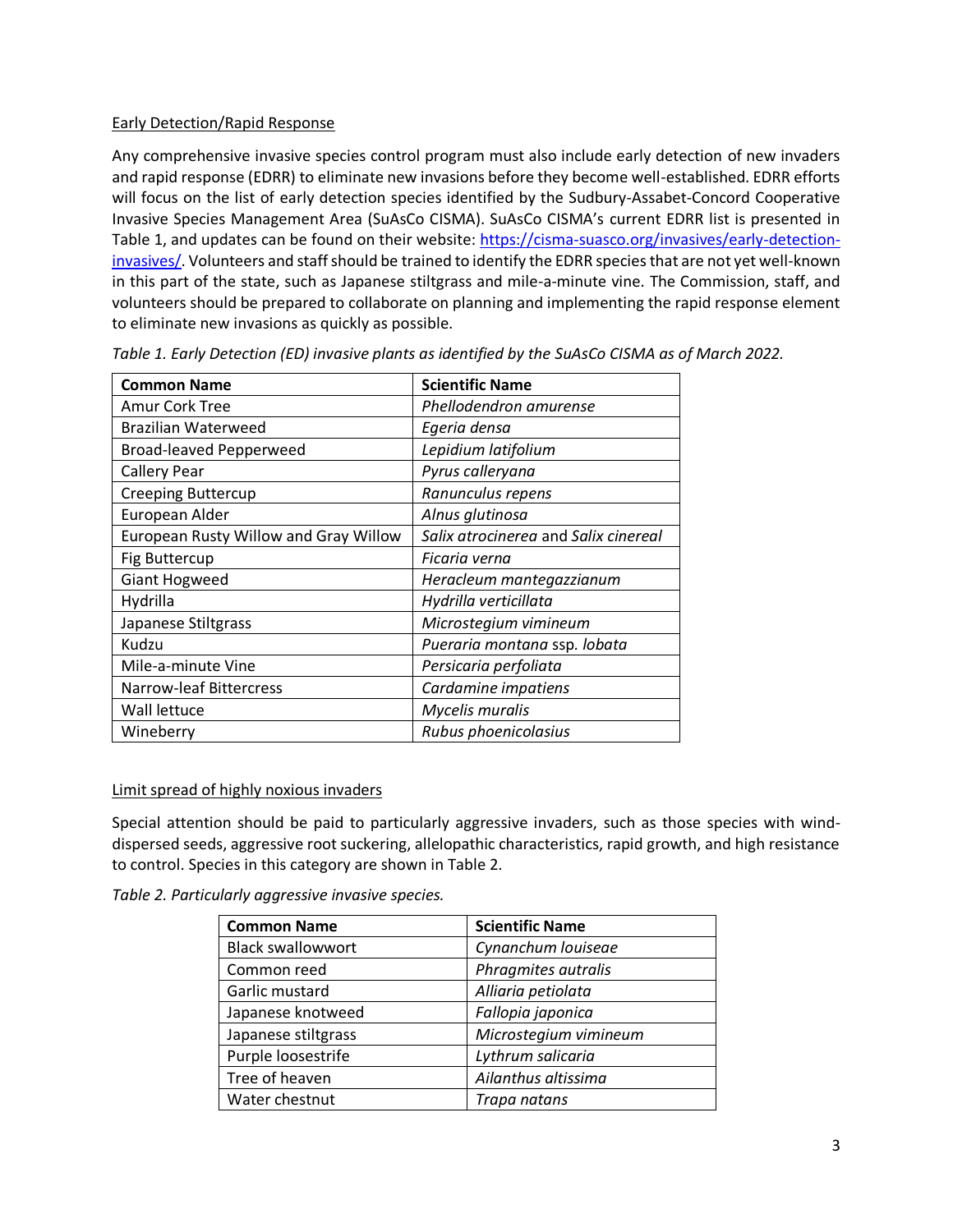#### <span id="page-3-0"></span>Control species with recent or limited presence

Early invasions are much more easily eradicated than well-established stands of any species. Removing young woody plants before they reach a fruiting size prevents further spread, and it is critical to remove aggressively rooting species before they establish a dense underground network. Vining species are more easily removed before they tangle with native shrubs and trees.

#### <span id="page-3-1"></span>Control relatively easily managed species

Japanese barberry and garlic mustard are examples of species that can be controlled with dedicated manual effort. Such species should be the focus of eradication efforts before they spread.

#### <span id="page-3-2"></span>**Location-Based Efforts**

For areas that are particularly sensitive habitat, contain species of concern, or hold high aesthetic value, location-based methods, which *prioritize certain areas and take a systematic approach to large infestations*, will direct control efforts.

#### <span id="page-3-3"></span>Protect and restore rare species habitat and uncommon or exemplary natural communities

Invasive species control should be a priority at any sites within the Town's conservation properties that support state-listed species. Invasive control activities that occur near these populations will be conducted in a manner that does not have a negative effect on these populations.

#### <span id="page-3-4"></span>Invasive Species-Free Zones

Larger parcels of conservation land will typically have some sections that do not contain invasive plant species. These resilient parcels should be identified and monitored on an annual basis in the late summer to determine if these areas have remained pristine or if new invasions have started to become established. If a new infestation is found, efforts should be made to eradicate those plants and keep the "clean" areas "clean".

#### <span id="page-3-5"></span>Limit expansion of heavily invaded areas

An area that is completely covered in invasive species or has several species of invasive plants growing in the same location should be contained to prevent further spread of the infestation. This can be done by identifying the boundary of the heavily invaded area(s) and creating a treatment area buffer zone (e.g., 50 feet around the perimeter of infestation) for targeting management efforts. This prevents encroachment of invasive species in cleaner areas without getting overwhelmed or tackling a project that is too big for the available resources.

If highly noxious species are present in the densely invaded area, extra measures may need to be taken to truly prevent further spread of the infestation. Some options include increasing the treatment area to a 100-foot buffer zone or hiring outside contractors to treat the infestation chemically. Goat grazing may be a suitable option in this type of situation, particularly where access from adjacent yards or nearby trailheads can be utilized.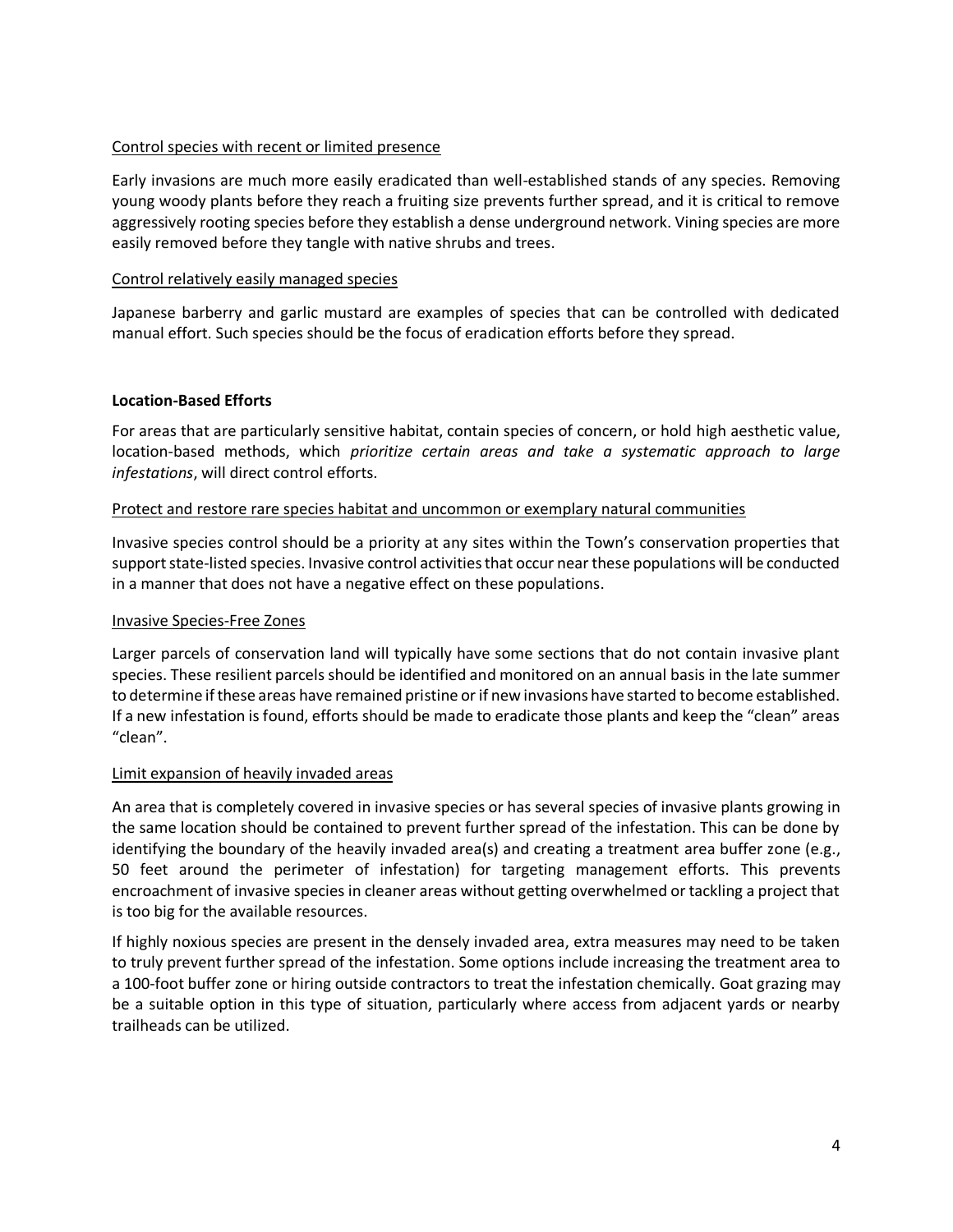#### <span id="page-4-0"></span>**Treatment Methods**

Different invasive species respond to different management techniques, several of which are summarized here and detailed in Appendix B.

Manual and mechanical control, which involves pulling plants by hand or with light tools such as loppers, weed wrenches, or mowers, may be effective for small infestations and where volunteer capacity permits repeated effort.

Large infestations and certain problematic species will require more intensive management, often involving the use of herbicides. Herbicides can only be applied on public land and in road rights-of-way by an individual duly licensed by the Department of Agricultural Resources. Because licensure requires liability insurance coverage, it is more likely that herbicide will be applied by a contracted professional than by volunteers. For specific, up-to-date recommendations on herbicides, the Commission will consult with an experienced licensed applicator or defer to recommendations provided by SuAsCo CISMA for individual species.

Biological control (through the release of specific beetles that feed heavily on the plant) is available for purple loosestrife but requires sourcing the beetles and will contain but not eliminate the population. Biological control is also available for black swallowwort (through the release of a *Hypena* moth subspecies) and is currently being deployed in partnership with the University of Rhode Island at the Sears Driveway Field (Field #9). Future biological controls may be deployed in Weston as they become available.

Grazing and prescribed burning are also sometimes used for control of certain invasive species; specific recommendations should be sought from experienced professionals if there is interest in exploring these methods.

Property-specific management plans should identify infestations and recommended approaches for control that align with the site conditions and management goals. The Commission, staff, and volunteers should plan and budget for involvement of professional herbicide applicators as necessary.

| <b>Common Name</b>       | <b>Spring</b>   | <b>Summer</b>   | Fall     |
|--------------------------|-----------------|-----------------|----------|
| Autumn olive             | manual          |                 | chemical |
| <b>Black swallowwort</b> |                 | chemical/manual |          |
| <b>Burning bush</b>      | manual          |                 | chemical |
| Bush honeysuckle         | manual          | chemical        |          |
| Common reed              |                 |                 | chemical |
| Garlic mustard           | chemical/manual |                 |          |
| Glossy buckthorn         | manual          |                 | chemical |
| Japanese barberry        | manual          |                 | chemical |
| Japanese knotweed        | manual          |                 | chemical |
| Japanese stiltgrass      |                 | chemical/manual | chemical |
| Multiflora rose          | manual          | chemical        |          |
| Oriental bittersweet     | manual          |                 | chemical |
| Purple loosestrife       |                 | biological      |          |
| Spotted knapweed         |                 | chemical/manual |          |
| Tree of heaven           | manual          |                 | chemical |
| Water chestnut           |                 | manual          |          |

|  | Table 3: Season-specific Management for Commonly Found Invasive Plant Species. |
|--|--------------------------------------------------------------------------------|
|--|--------------------------------------------------------------------------------|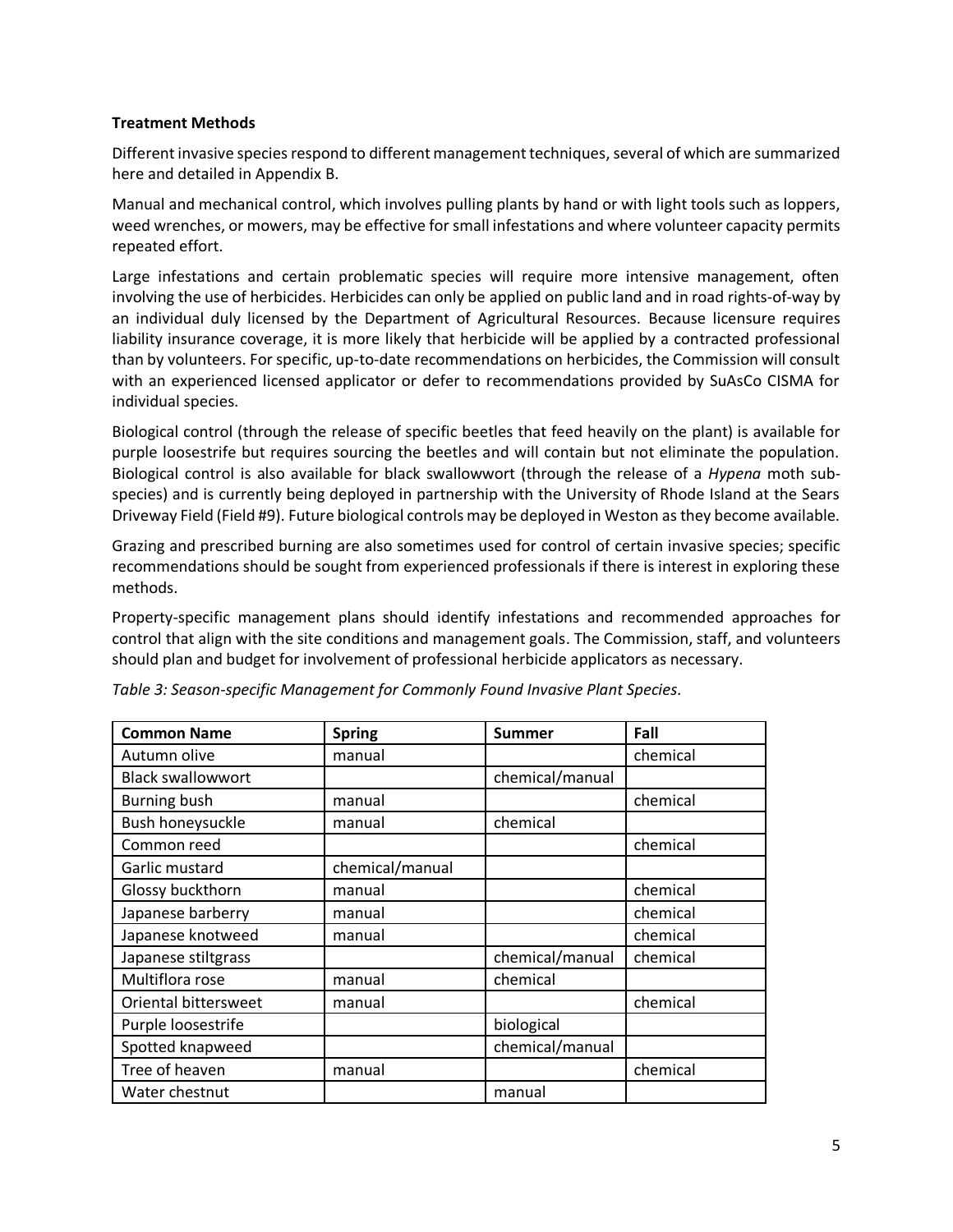#### <span id="page-5-0"></span>**Disposal, Restoration, and Record-Keeping**

#### <span id="page-5-1"></span>Disposal

Invasive plants that have been hand pulled or cut can be bagged, burned, or composted. To bag invasive species material, remove flowers, seeds, roots, and fruits and place them in heavy black garbage bags to dry out before disposing of them. Typically, these black plastic bags need to sit in a sunny spot for up to 1 month to fully kill the plants and seeds inside. After the plant material has fully died, it can be composted in a regular compost pile.

Most invasive species can be burned in a brush pile, following local safety regulations and restrictions. Burning should only be done with a burn permit from the Fire Department during the burning season.

Plant parts that can't re-sprout or that don't have fruits and seeds on them, such as woody stems and trunks, herbaceous stems (except from those species list below), and leaves, can be left in brush or compost piles to decompose.

The site(s) used to compost invasive species should be monitored to ensure that invasive plants are not establishing themselves from the materials deposited there. Staff and volunteers should take extreme care to avoid spreading seed or other material from which plants can re-sprout. Herbaceous stems that can re-sprout must be burned or bagged. These species include: oriental bittersweet, multiflora rose, the bush honeysuckles, common reed, and Japanese knotweed.

#### <span id="page-5-2"></span>**Restoration**

Many of our invasive species are adapted to pioneer disturbed soils. For this reason, all control efforts and general site work that results in exposed mineral soil should incorporate restoration with fast-growing native species. Small patches of exposed soil, e.g. from root wrenching a shrub, should be tamped down by foot and covered with leaf litter from on-site. Non-forested sites, such as meadows, should be seeded with a grass mix including annual rye (*Lolium perenne*) which can provide a quick cover to open soils and allow non-invasive species time to self-germinate.

#### <span id="page-5-3"></span>Record-keeping

All invasive plant species management actions should be documented with a field datasheet and records kept in a central file. Information collected should include the location, date, species targeted, phenology of plant (vegetative, flowering, fruiting), type of management used (manual, mechanical, chemical), the size of the infestation and an estimate of what percent of the area was managed (See Appendix C for a sample field sheet). Recording these data allow conservation staff to track progress in management efforts, adapt tactics in future years if needed, and have a sense of the expanse of targeted invasive species.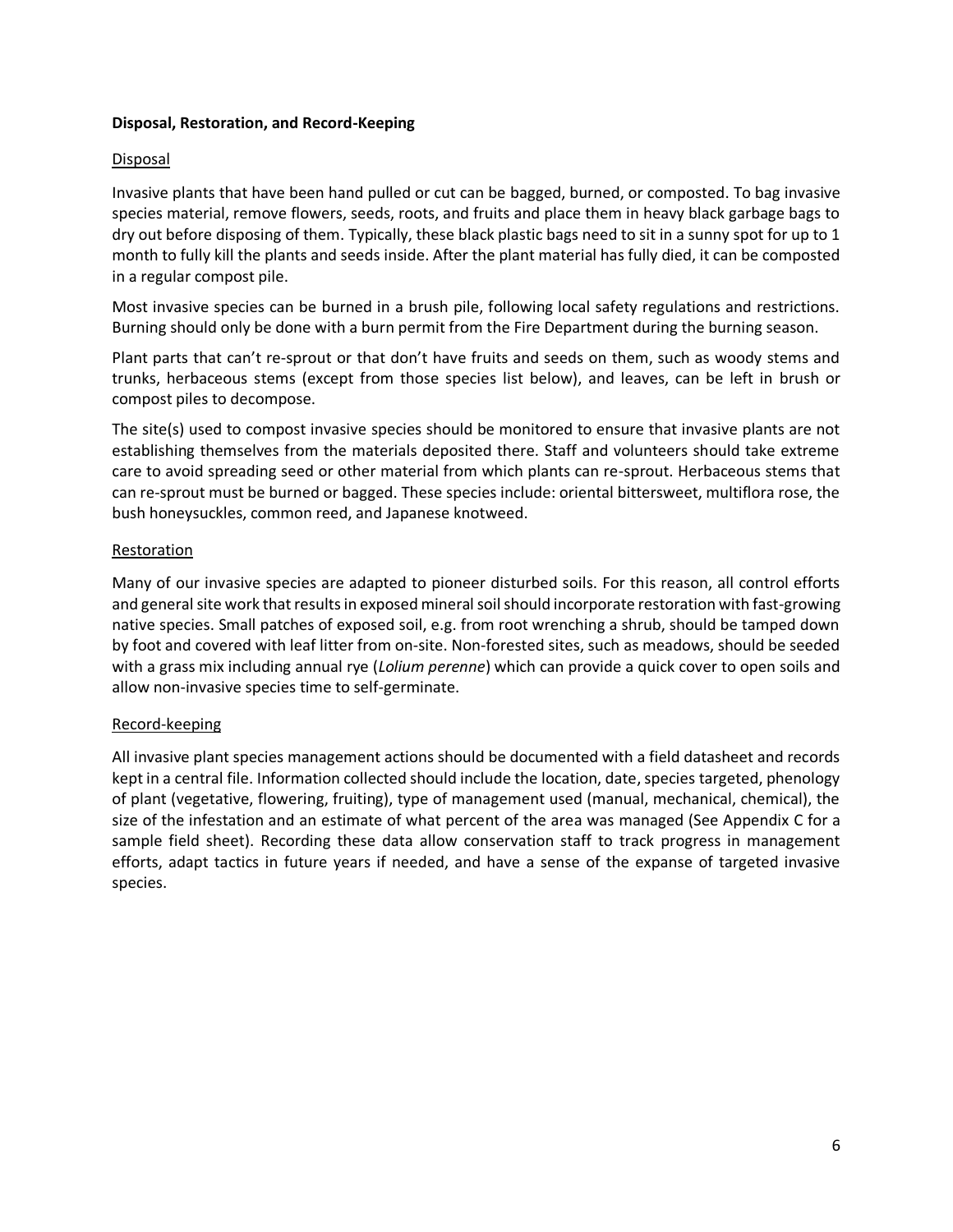## <span id="page-6-0"></span>**Appendix A: Invasive Plant Management Options**

**Foliar spray-** This method is usually applied with a type of sprayer (backpack, mist blower, or tank). The percent of solution depends on the target species, the time of year, and type of sprayer. Triclopyr will only target broadleaf plants and will have minimal impact if any on grasses.

**Bloody glove**- A more intensive method of herbicide application often used in place of foliar spray when impacts to non-target species is a concern. Herbicide is applied directly to leaves and stems of target species from a soaked cotton glove worn over a rubber glove. Triclopyr will only target broadleaf plants and will have minimal impact if any on grasses.

**Cut and paint-** The stem of the plant is cut so a cross section is showing. The outer edge of the stem is then painted in herbicide; if the stem is hollow herbicide can be injected into the hollow stem. Triclopyr will only target broadleaf plants and will have minimal impact if any on grasses.

**Girdling**- This method used for trees involves making a shallow cut through the bark and outer cambium tissue; the plant is slowly killed due to the inability to transport water and nutrients up the trunk. Girdling is particularly effective for species that sprout aggressively from root suckers, particularly black locust, since it seems to bypass the signal to respond to a dead main stem by sprouting from root suckers. Care must be taken not to cut too deeply into the trunk as too deep a cut can sever all phloem tissue which transports nutrients down into the roots of the plant and is necessary to transport herbicide into the roots. If the phloem is all cut, downward transport will cease and black locust will respond by sprouting aggressively from root suckers.

**Basal bark-** Herbicide is applied to the outer surface of the stem. Triclopyr will only target broadleaf plants and will have minimal impact if any on grasses. There should not be any standing water present or moisture on the stem. The application can be made with a paint brush or backpack sprayer from the base of the stem to about 1 foot up the stem.

#### **Commonly used herbicides for invasive species control:**

**Triclopyr-** Triclopyr is a selective herbicide that will affect broad leaf plants and will have minimal to no impact on monocots. This is due to the fact that it stimulates cell growth elongation. Since monocots grow naturally by elongating their cells it will have little to no affect where since dicots grow laterally, they burst their cell walls and cause damage to the plant when they are stimulated for cell elongation. Since this herbicide can be mixed with water or oil it can be used for foliar sprays, cut and paint, or basal bark applications. It is recommended to use this herbicide when there is a dense native grass understory surrounding a target plant.

**Glyphosate-** Glyphosate is a broad-spectrum herbicide that affects all species. Due to its non-selective nature and potential for impacting non-target species, it should be used in specific, targeted situations (i.e. for foliar and "bloody glove" applications to Japanese knotweed) and only as a last resort or in combination with other techniques as part of an Integrated Pest Management (IPM) approach.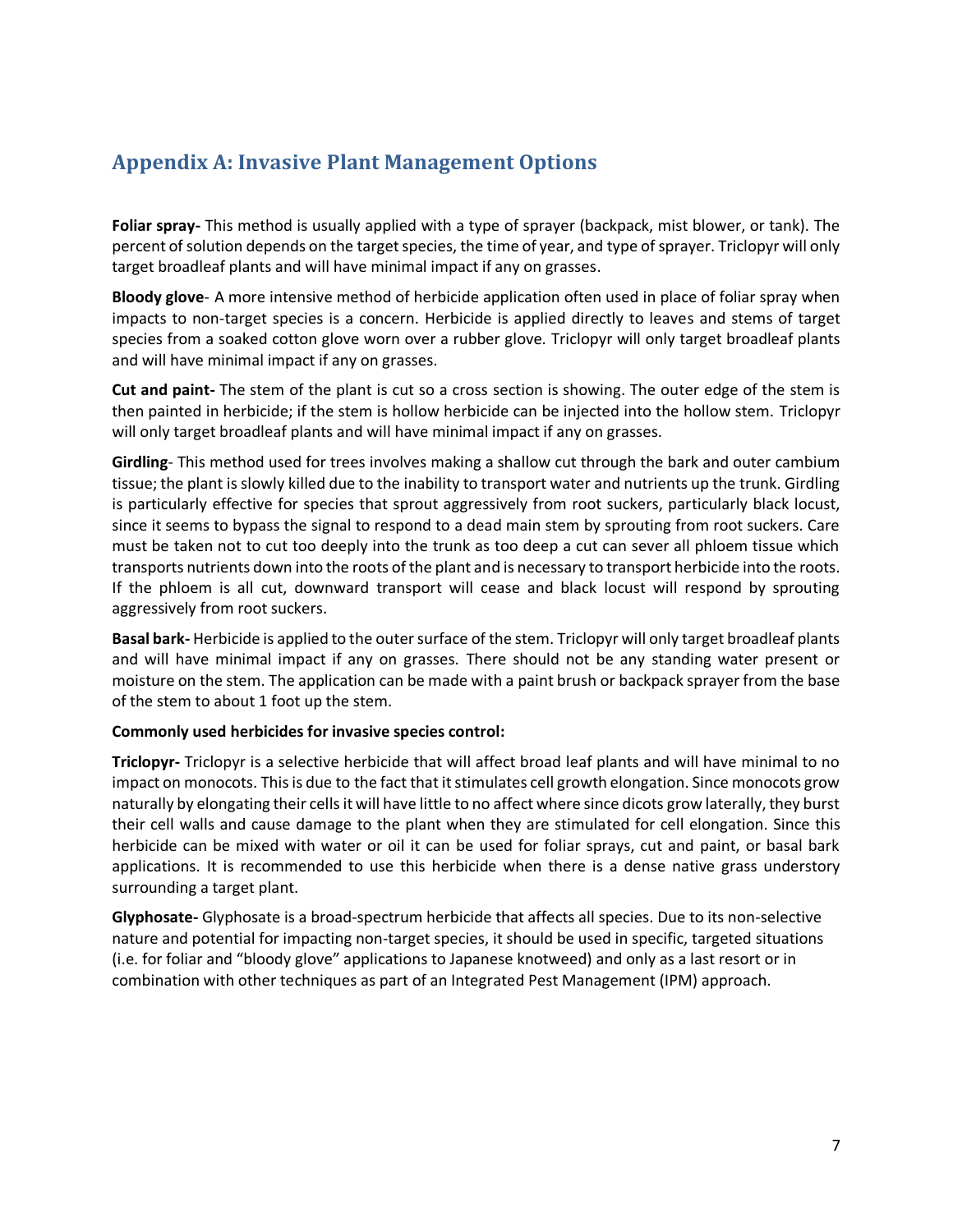|               | Good for           |                            |                                                                                                                                                                                                                                                                                                                                                                                                                                                                                                                                |                                                                                                                                                                                                                                          |
|---------------|--------------------|----------------------------|--------------------------------------------------------------------------------------------------------------------------------------------------------------------------------------------------------------------------------------------------------------------------------------------------------------------------------------------------------------------------------------------------------------------------------------------------------------------------------------------------------------------------------|------------------------------------------------------------------------------------------------------------------------------------------------------------------------------------------------------------------------------------------|
| <b>Method</b> | <b>Volunteers?</b> | <b>Timing</b>              | <b>General guidelines</b>                                                                                                                                                                                                                                                                                                                                                                                                                                                                                                      | <b>Target Species</b>                                                                                                                                                                                                                    |
| Cut and paint | Yes                | Late August to<br>November | Preferably done in the<br>fall when woody plants<br>are translocating energy<br>towards roots. Can be<br>done to all trees/ shrubs<br>except black locust<br>(signals root suckering).<br>Preferred treatment for<br>multiflora rose. If berries<br>are present take extra<br>precaution to not spread<br>seed. Best when left in<br>local area and burned in<br>brush pile. Good for<br>volunteers working<br>together with staff: have<br>volunteers cut and haul<br>brush while licensed<br>applicator paints<br>herbicide. | Common reed<br>(stem injection)<br>Japanese<br>knotweed (stem<br>injection)<br><b>Burning bush</b><br>Oriental<br>bittersweet<br>Multiflora rose<br>(preferred)<br><b>Bush honeysuckle</b><br>(fall)<br>Glossy buckthorn<br>Autumn olive |
| Hand pulling  | Yes                | Spring and<br>Summer       | Great for herbaceous<br>plants with taproot and<br>shallow root system. Best<br>for small infestations. All<br>trees/ shrubs can be<br>hand-pulled when in<br>seedling stage. Garlic<br>mustard should be hand-<br>pulled when second year<br>plants start sending up<br>seed stalk and all plant<br>parts should be bagged<br>and kept out of the sun<br>(seeds can still develop if<br>sunlight is available).                                                                                                               | Spotted knapweed<br>Garlic mustard<br>All seedlings for<br>trees and shrubs                                                                                                                                                              |

*Table A-1. General Management Options*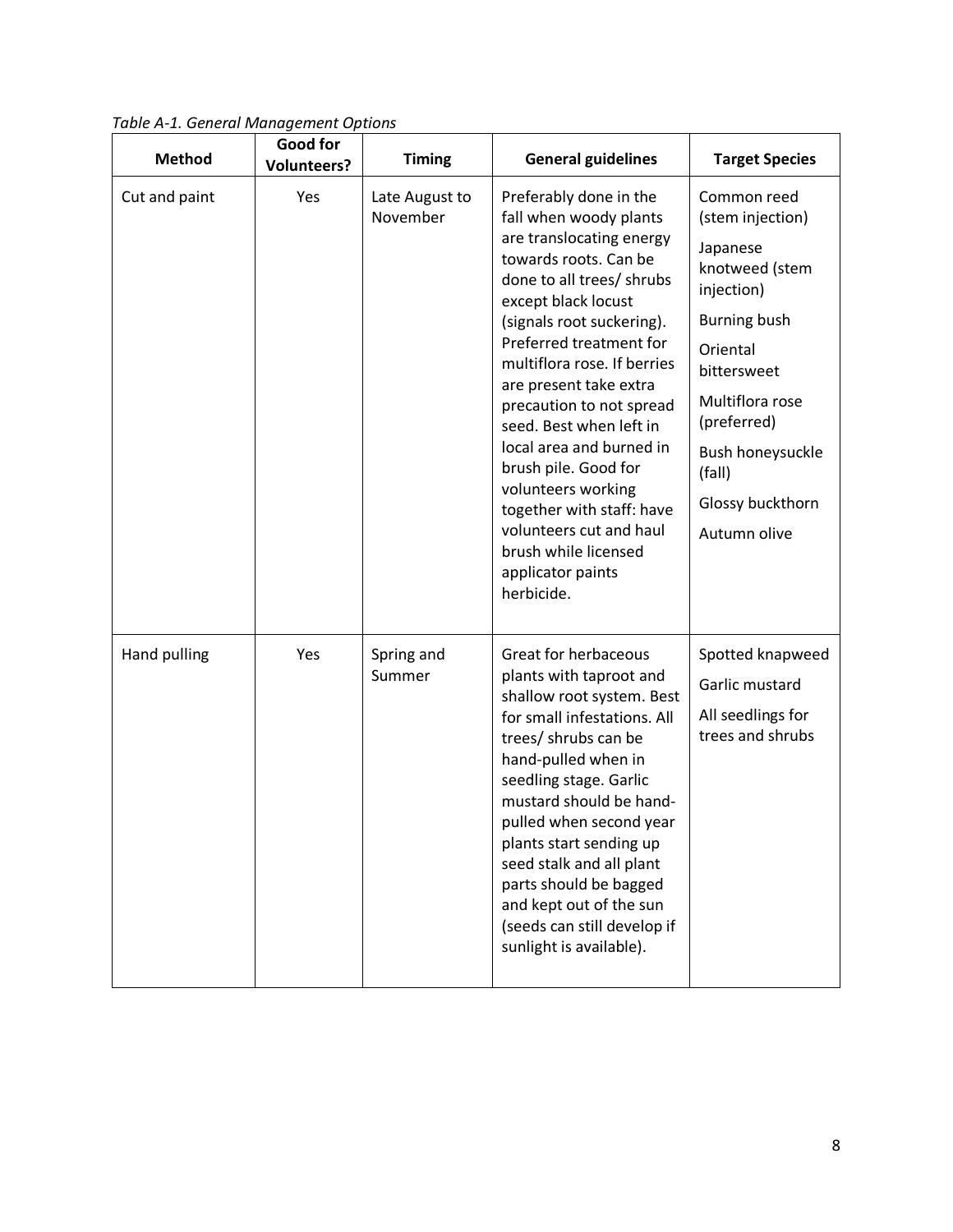| <b>Method</b>                          | <b>Good for</b><br><b>Volunteers?</b> | <b>Timing</b>                                                  | <b>General guidelines</b>                                                                                                                                                                                                                                                                                                                                                                                                                                                                         | <b>Target Species</b>                                                                                                          |
|----------------------------------------|---------------------------------------|----------------------------------------------------------------|---------------------------------------------------------------------------------------------------------------------------------------------------------------------------------------------------------------------------------------------------------------------------------------------------------------------------------------------------------------------------------------------------------------------------------------------------------------------------------------------------|--------------------------------------------------------------------------------------------------------------------------------|
| Mechanical<br>(weed wrench/<br>shovel) | Yes                                   | Spring through<br>Fall, although<br>better before<br>seed set. | Great for small shrubs/<br>trees. Best when done in<br>early spring when leaves<br>start coming out but<br>before berries develop.<br>Shovels can be used to<br>dig up herbaceous plants<br>with fibrous root systems<br>(Black swallowwort) care<br>needs to be taken to<br>make sure all root system<br>is dug up. Soil should be<br>tamped down after<br>removal or native species<br>planted soon after<br>disturbance to keep<br>additional invasive<br>species from re-<br>colonizing area. | Japanese<br>knotweed<br><b>Burning bush</b><br>Japanese barberry<br><b>Black swallowwort</b><br>Autumn olive<br>Tree of heaven |
| <b>Basal bark</b><br>herbicide         | No                                    | August through<br>October                                      | This method is best when<br>done in late summer mid<br>fall (Aug-Oct) when sap<br>flow is towards roots.<br>Can be performed on all<br>trees/ shrubs.                                                                                                                                                                                                                                                                                                                                             | <b>Burning bush</b><br>Autumn olive                                                                                            |
| Biological                             | Yes                                   | Dependent on<br>insect.                                        | This method of<br>treatment works well for<br>containing populations of<br>purple loosestrife. It is<br>the least disruptive<br>method of treatment<br>currently available.<br>Usually agents are<br>released in July/ August.<br>The affect the biological<br>agent will have on the<br>environment should be<br>taken into consideration<br>and the relative ease of<br>other forms of<br>treatment. Depending on<br>infestation size this could                                                | Purple loosestrife<br>(preferred)<br>Spotted knapweed<br>(needs research)                                                      |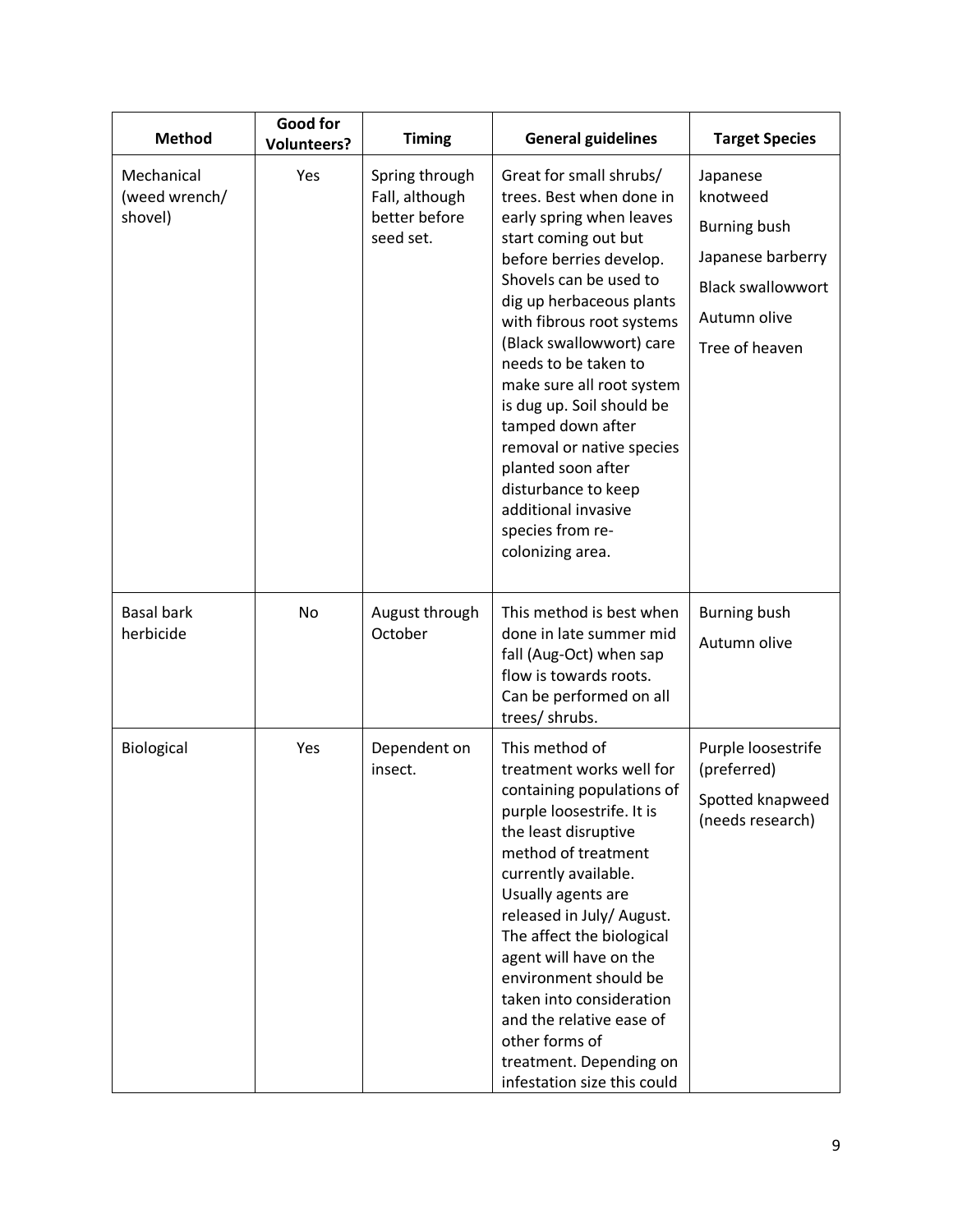| <b>Method</b>                   | Good for<br><b>Volunteers?</b>        | <b>Timing</b>                                                                                               | <b>General guidelines</b>                                                                                                                                                                                                                                                                                                                                                                                       | <b>Target Species</b>                                                             |
|---------------------------------|---------------------------------------|-------------------------------------------------------------------------------------------------------------|-----------------------------------------------------------------------------------------------------------------------------------------------------------------------------------------------------------------------------------------------------------------------------------------------------------------------------------------------------------------------------------------------------------------|-----------------------------------------------------------------------------------|
|                                 |                                       |                                                                                                             | be a good way to treat<br>Spotted knapweed.                                                                                                                                                                                                                                                                                                                                                                     |                                                                                   |
| Foliar spray<br>herbicide       | No                                    | When leaves<br>are out.                                                                                     | For trees and shrubs best<br>when done in the fall<br>when sap flow is towards<br>roots. Can be done any<br>time for herbaceous<br>plants. When spraying,<br>the least amount of<br>herbicide at the smallest<br>effective percentage<br>should be used. The<br>surrounding habitat<br>(wetland vs upland),<br>nesting/breeding<br>animals, and whether it is<br>a necessary treatment<br>should be considered. | All species                                                                       |
| Girdling                        | If certified in<br>chainsaw<br>safety | Fall                                                                                                        | A chainsaw is used to<br>create a ~2" wide cut all<br>around the tree between<br>knee and waist height<br>taking care to remove<br>only the outer layer of<br>cambium, then the fresh<br>cut is painted with<br>herbicide.                                                                                                                                                                                      | Larger trees                                                                      |
| Mechanical<br>(tractor/machine) | No                                    | Year-round;<br>Fall-early<br>Spring/Dormant<br>Period<br>preferable to<br>minimize<br>ground<br>disturbance | Great for high density<br>areas, thick roots, heavy<br>entanglement with other<br>vegetation, etc.                                                                                                                                                                                                                                                                                                              | Oriental<br>bittersweet<br>Greenbriar<br>Multi-flora rose<br>Most woody<br>growth |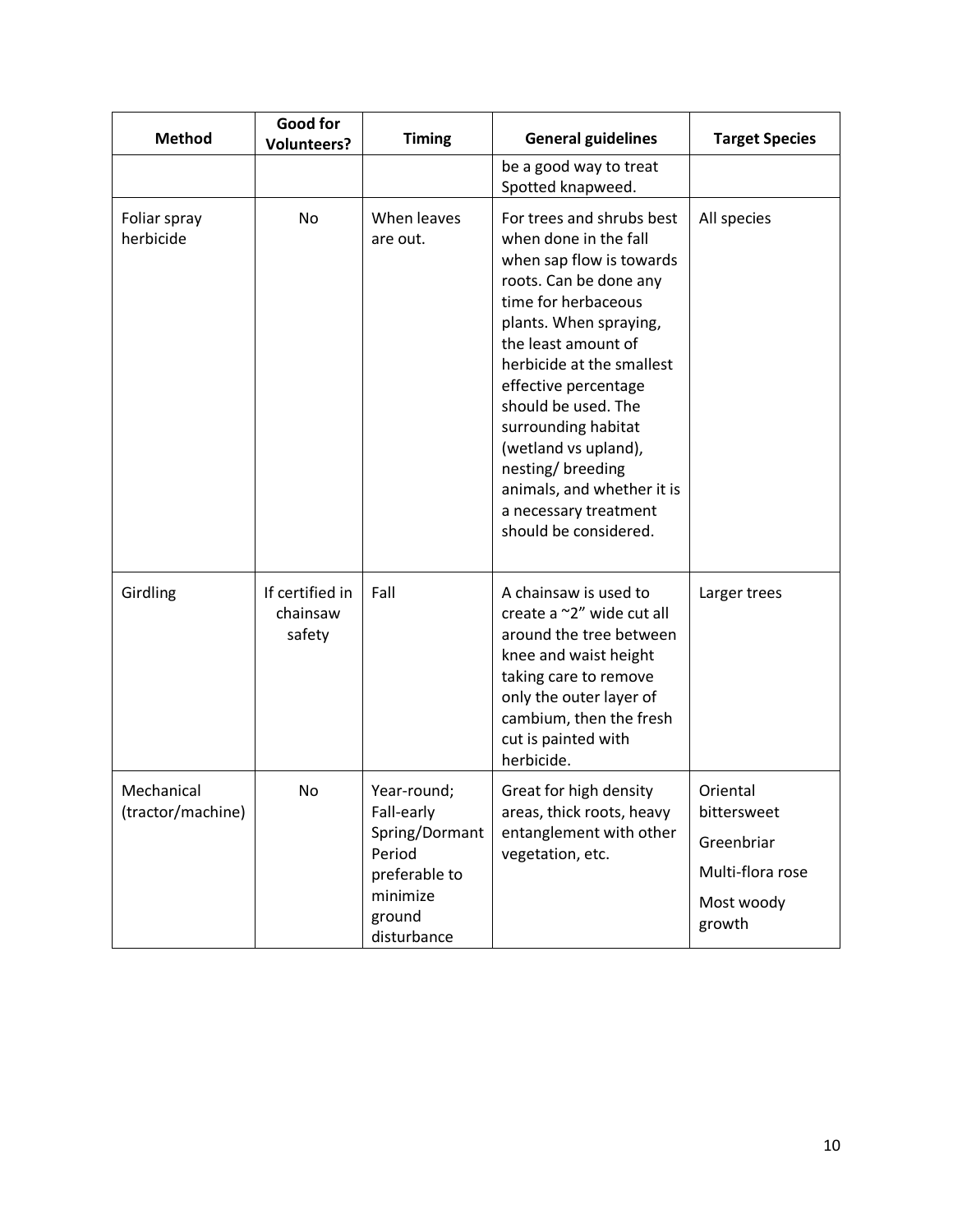| <b>Method</b> | Good for<br><b>Volunteers?</b> | <b>Timing</b>           | <b>General guidelines</b>                                                                                                                                                                                                                                                                                                                                                                                                                          | <b>Target Species</b>                                                                                                                          |
|---------------|--------------------------------|-------------------------|----------------------------------------------------------------------------------------------------------------------------------------------------------------------------------------------------------------------------------------------------------------------------------------------------------------------------------------------------------------------------------------------------------------------------------------------------|------------------------------------------------------------------------------------------------------------------------------------------------|
| Bloody glove  | No                             | When leaves<br>are out. | A rubber glove is worn on<br>the hand with an<br>absorbent cotton glove<br>over it. The cotton glove<br>is dipped in a Triclopyr<br>solution (strength<br>depending on target<br>species) then used to<br>directly apply herbicide<br>to leaves, stems, and<br>inflorescences of target<br>plants. Herbicide is<br>absorbed directly into<br>the plant via the stem<br>and leaves, however,<br>breaking the stem aids in<br>more rapid absorption. | Small patches of<br>common reed,<br>seedlings, etc.<br>particularly in<br>wetlands where<br>impacts to non-<br>target species is a<br>concern. |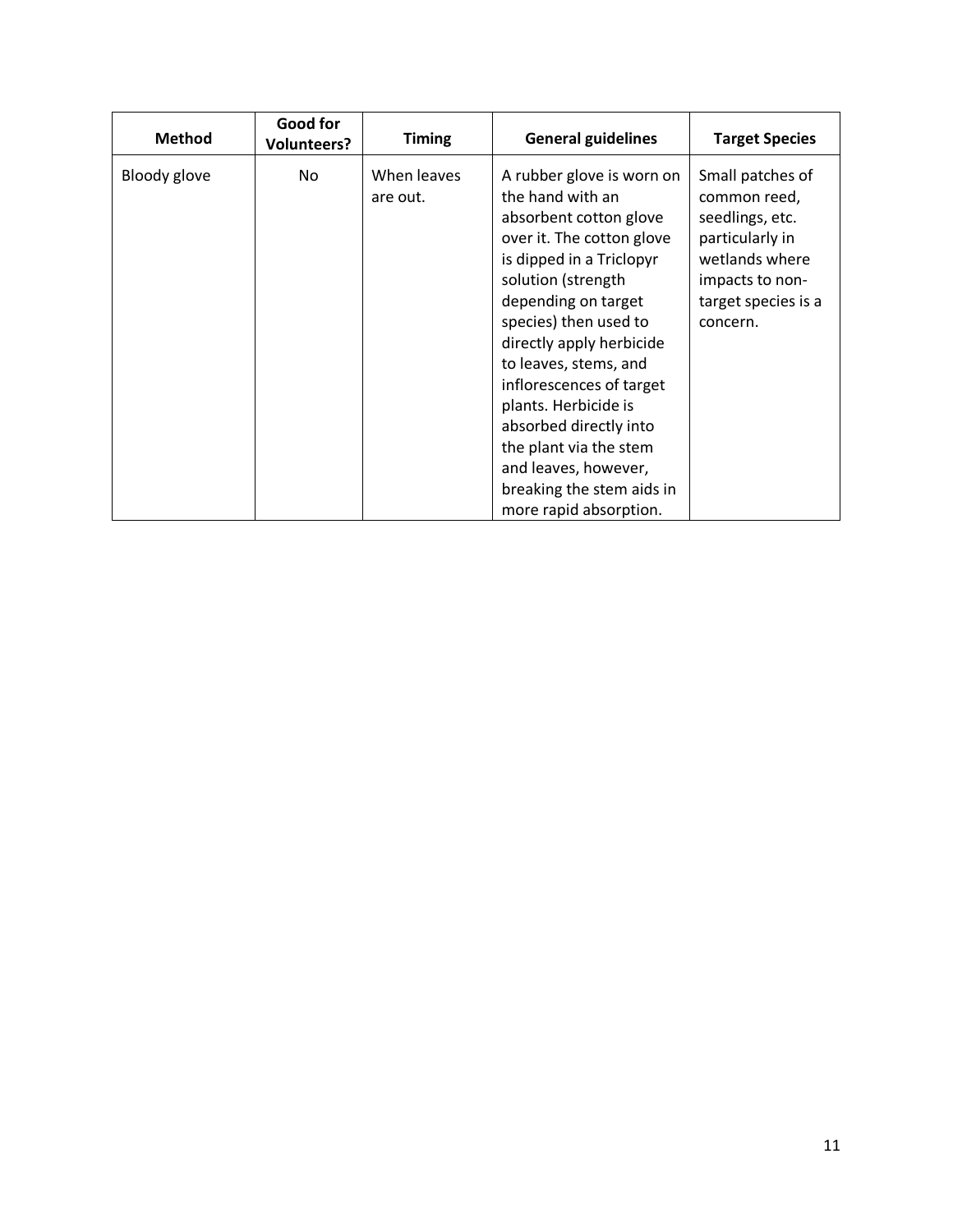## <span id="page-11-0"></span>**Appendix B: Control Measures for Invasive Plant Species in Weston**

Table B-1 provides recommendations for manual and mechanical control methods for species identified by SuAsCo CISMA as the most common and aggressive invasive plant species to be found in our area. Note that these recommendations can change over time as new techniques are developed and new information becomes available.

| <b>Species</b>                                                             | <b>Biology</b>                                                                                                                                                                                                                          | <b>Manual &amp; Mechanical</b><br><b>Control Methods</b>                                                                                                                                                                                                                                                                                                                                             | <b>Monitoring Period</b>                                                                                                                                     |
|----------------------------------------------------------------------------|-----------------------------------------------------------------------------------------------------------------------------------------------------------------------------------------------------------------------------------------|------------------------------------------------------------------------------------------------------------------------------------------------------------------------------------------------------------------------------------------------------------------------------------------------------------------------------------------------------------------------------------------------------|--------------------------------------------------------------------------------------------------------------------------------------------------------------|
| <b>Autumn Olive</b><br>Elaeagnus<br>umbellata                              | Flowers May to July. Sets<br>seed August to October.<br>Seeds are dispersed by<br>birds and mammals.<br>Adults produce less seed<br>in the shade than the<br>sun. Reproduces<br>primarily by seed with<br>some vegetative<br>spreading. | Seedlings can be hand-pulled.<br>Bigger plants can be removed<br>with a weed wrench. Care<br>should be taken to get entire<br>root system. Plants re-sprout<br>vigorously when cut or mown<br>unless treated with herbicides<br>after cutting. Prioritize<br>removal of heavily-fruiting<br>plants.                                                                                                  | 3 years<br>Seeds do not persist<br>in seed bank, but<br>quickly-germinating<br>berries spread easily<br>from nearby plants.<br>Monitor for re-<br>sprouting. |
| <b>Black Swallowwort</b><br>Cynanchum louiseae<br>syn: Cynanchum<br>nigrum | Flowers June to August.<br>Seeds released August to<br>October and spread long<br>distances by wind. Local<br>spread and<br>establishment is<br>frequently through clonal<br>growth from rhizomes.                                      | Plants can be dug up with a<br>shovel. Care should be taken<br>to remove entire root system<br>to prevent re-sprouting.<br>Mowing, even several times a<br>year, will not eradicate plants<br>but is useful for preventing a<br>seed crop. Cutting early in the<br>season to mid-July (when<br>there are small, immature<br>pods on the plants) is<br>effective at preventing a<br>mature seed crop. | 6 years<br>Seeds remain viable<br>up to 5 years.<br>Monitor for re-<br>sprouting.                                                                            |

*Table B-1. Manual and Mechanical Control Methods for Common Invasive Species in Weston*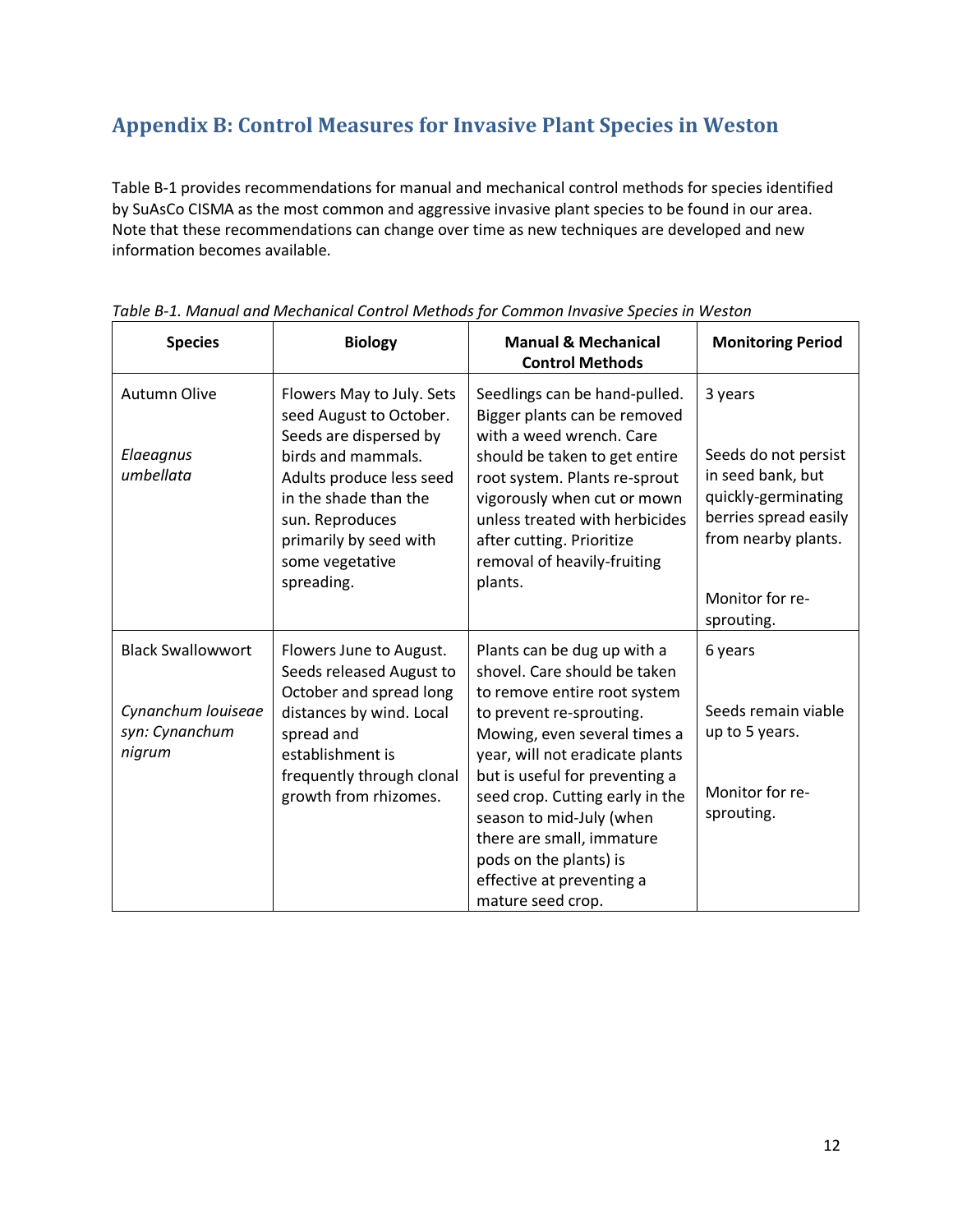| <b>Species</b>                                                | <b>Biology</b>                                                                                                                                                                                                                 | <b>Manual &amp; Mechanical</b><br><b>Control Methods</b>                                                                                                                                                                                                                                                                                                                                             | <b>Monitoring Period</b>                                                                                      |
|---------------------------------------------------------------|--------------------------------------------------------------------------------------------------------------------------------------------------------------------------------------------------------------------------------|------------------------------------------------------------------------------------------------------------------------------------------------------------------------------------------------------------------------------------------------------------------------------------------------------------------------------------------------------------------------------------------------------|---------------------------------------------------------------------------------------------------------------|
| <b>Burning Bush</b><br>Euonymus alatus                        | Flowers late April to<br>June. Seeds dispersed<br>September to October by<br>birds. Reproduces by<br>seed and vegetatively.                                                                                                    | Small plants can be hand-<br>pulled. Bigger plants can be<br>removed with a weed wrench.<br>Pulling is best done when<br>there is enough moisture to<br>ensure the full root is<br>removed. Mowing, cutting,<br>and burning are not<br>recommended, as they<br>promote vigorous regrowth.<br>Care should be taken to<br>remove entire root system to<br>prevent re-sprouting.                        | 5 years<br>No data available on<br>seed viability over<br>time.<br>Monitor for re-<br>sprouting.              |
| <b>Bush Honeysuckles</b>                                      | Flowers April to June.<br>Fruits prolifically and is                                                                                                                                                                           | Small plants can be hand-<br>pulled. Bigger plants can be                                                                                                                                                                                                                                                                                                                                            | 3 years                                                                                                       |
| Lonucera maackii,<br>Lonicera morrowii,<br>Lonicera tatarica, | highly attractive to birds,<br>which widely<br>disseminate seeds. One<br>of the earliest plants to                                                                                                                             | removed with a weed wrench.<br>Care should be taken to<br>remove entire root system to<br>prevent re-sprouting and not                                                                                                                                                                                                                                                                               | Few seeds viable for<br>more than 1 year.                                                                     |
| Lonicera x bella                                              | leaf out in the spring and<br>one of the latest to drop<br>its leaves in the fall,<br>allowing it to<br>outcompete other plants.<br>The berries are mildly<br>poisonous if eaten.                                              | to spread berries.<br>Alternatively, cut stumps back<br>in fall or winter, then wrap<br>with thick plastic; check and<br>cut back any new growth.<br>Herbaceous stems will re-<br>sprout in compost or brush<br>piles; burn or bag to prevent<br>spreading during disposal.                                                                                                                          | Monitor for re-<br>sprouting.                                                                                 |
| Common Reed                                                   | Inflorescences develop in<br>late June. Reproduces by<br>seed and vegetatively.                                                                                                                                                | In summer, cut stems<br>beneath the lowest leaf,<br>before the flowers produce                                                                                                                                                                                                                                                                                                                       | 2 years                                                                                                       |
| Phragmites australis                                          | Each plant may produce<br>thousands of seeds<br>annually, which are<br>dispersed by wind. Along<br>rivers and shorelines,<br>fragments of rhizomes<br>may be washed down to<br>new sites where they can<br>become established. | seed. In loose or sandy soil,<br>hand cut individual stalks<br>below the soil surface. In<br>water, cut below water<br>surface level and deep<br>enough that new shoots<br>cannot reach the surface $-$<br>this cuts off access to oxygen.<br>Smothering can be effective.<br>Herbaceous stems will re-<br>sprout in compost or brush<br>piles; burn or bag to prevent<br>spreading during disposal. | Seed viability is<br>typically low,<br>although it may vary<br>year to year.<br>Monitor for re-<br>sprouting. |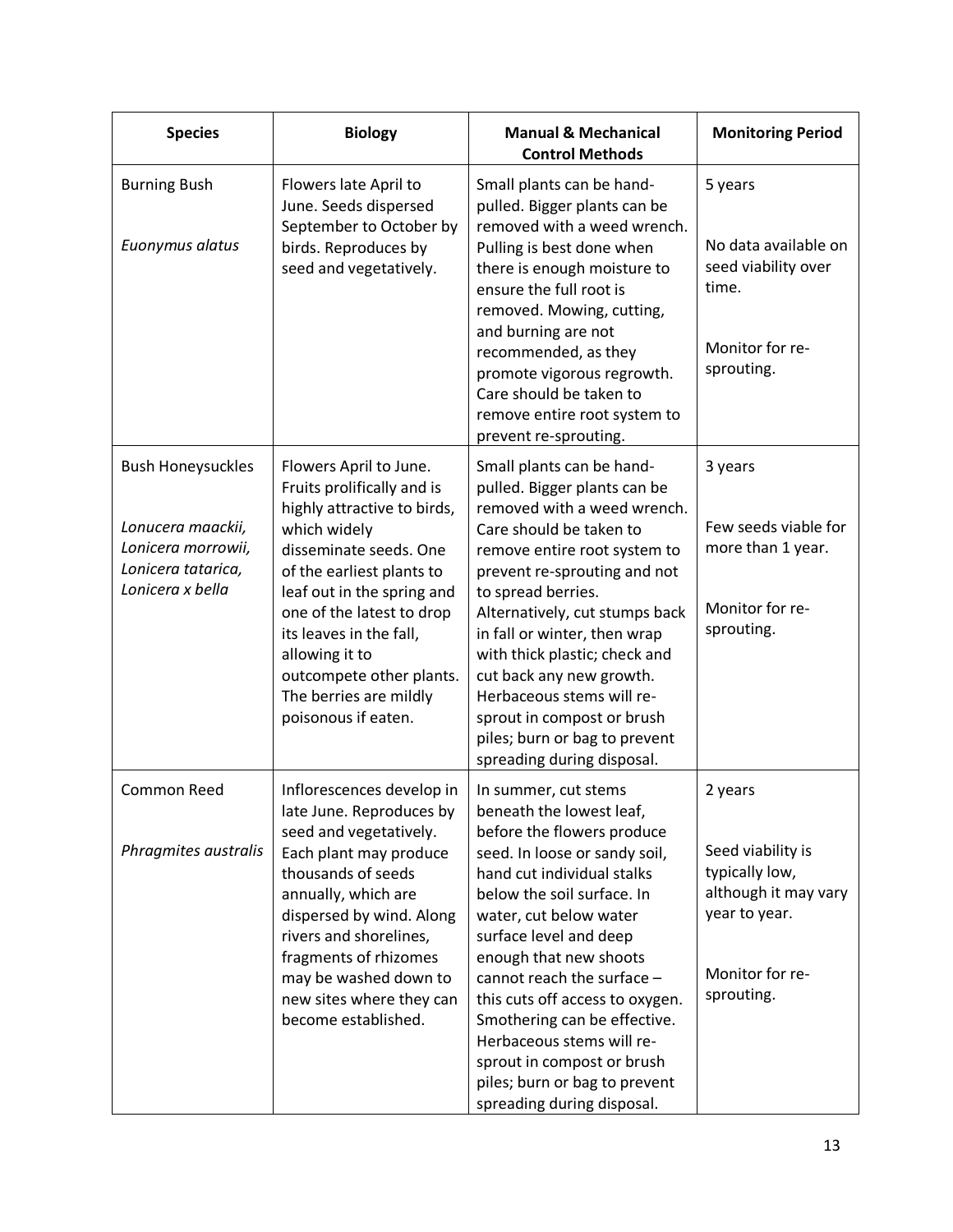| <b>Species</b>                                       | <b>Biology</b>                                                                                                                                                                                                                                                                                                                                                                                                                             | <b>Manual &amp; Mechanical</b><br><b>Control Methods</b>                                                                                                                                                                                                                                                                                                                                                                                                                                                                                                                                                                                   | <b>Monitoring Period</b>                                                                                                  |
|------------------------------------------------------|--------------------------------------------------------------------------------------------------------------------------------------------------------------------------------------------------------------------------------------------------------------------------------------------------------------------------------------------------------------------------------------------------------------------------------------------|--------------------------------------------------------------------------------------------------------------------------------------------------------------------------------------------------------------------------------------------------------------------------------------------------------------------------------------------------------------------------------------------------------------------------------------------------------------------------------------------------------------------------------------------------------------------------------------------------------------------------------------------|---------------------------------------------------------------------------------------------------------------------------|
| Eurasian<br>Watermilfoil<br>Myriophyllum<br>spicatum | Aquatic plant found in<br>ponds, lakes, slow-<br>moving streams, and<br>reservoirs. Grows rapidly<br>and aggressively, forming<br>dense mats. Reproduces<br>vegetatively from<br>rhizomes, fragmented<br>stems, and axillary buds<br>that develop throughout<br>the year. Tolerant of<br>many water pollutants.                                                                                                                            | Large harvesting equipment<br>can be used to mechanically<br>remove milfoil in larger areas;<br>a sturdy hand-rake can be<br>used for smaller areas. For<br>the single harvest, removal<br>should take place just before<br>the population peaks in early<br>summer. Substantial re-<br>growth may occur if control is<br>implemented too early. Better<br>results appear with multiple<br>harvests in the same growing<br>season. If multiple harvests<br>are not possible, then regular<br>annual harvests over a period<br>of years is an option. All<br>fragments of milfoil plants<br>must be removed to achieve<br>adequate control. | Ongoing - manual<br>and mechanical<br>control methods are<br>only likely to contain<br>a population, not<br>eliminate it. |
| <b>Garlic Mustard</b><br>Alliaria petiolata          | Flowers April to May,<br>sets seed in June. A<br>biennial plant. After<br>spending the first half of<br>the two-year life cycle as<br>a rosette of leaves<br>("basal rosette"), plants<br>develop rapidly the<br>following spring into<br>mature plants that<br>flower, produce seed and<br>die by late June. A single<br>plant can produce<br>thousands of seeds,<br>which scatter as much as<br>several meters from the<br>parent plant. | Basal rosettes and full plants<br>can be hand-pulled. Plants<br>should be pulled at base near<br>ground to ensure that the<br>entire taproot is removed. At<br>minimum, cut plants to<br>ground before or during<br>spring bloom to prevent seed<br>production (since seeds are<br>viable for many years).                                                                                                                                                                                                                                                                                                                                 | 10 years<br>Seeds remain viable<br>for 5 or more years.                                                                   |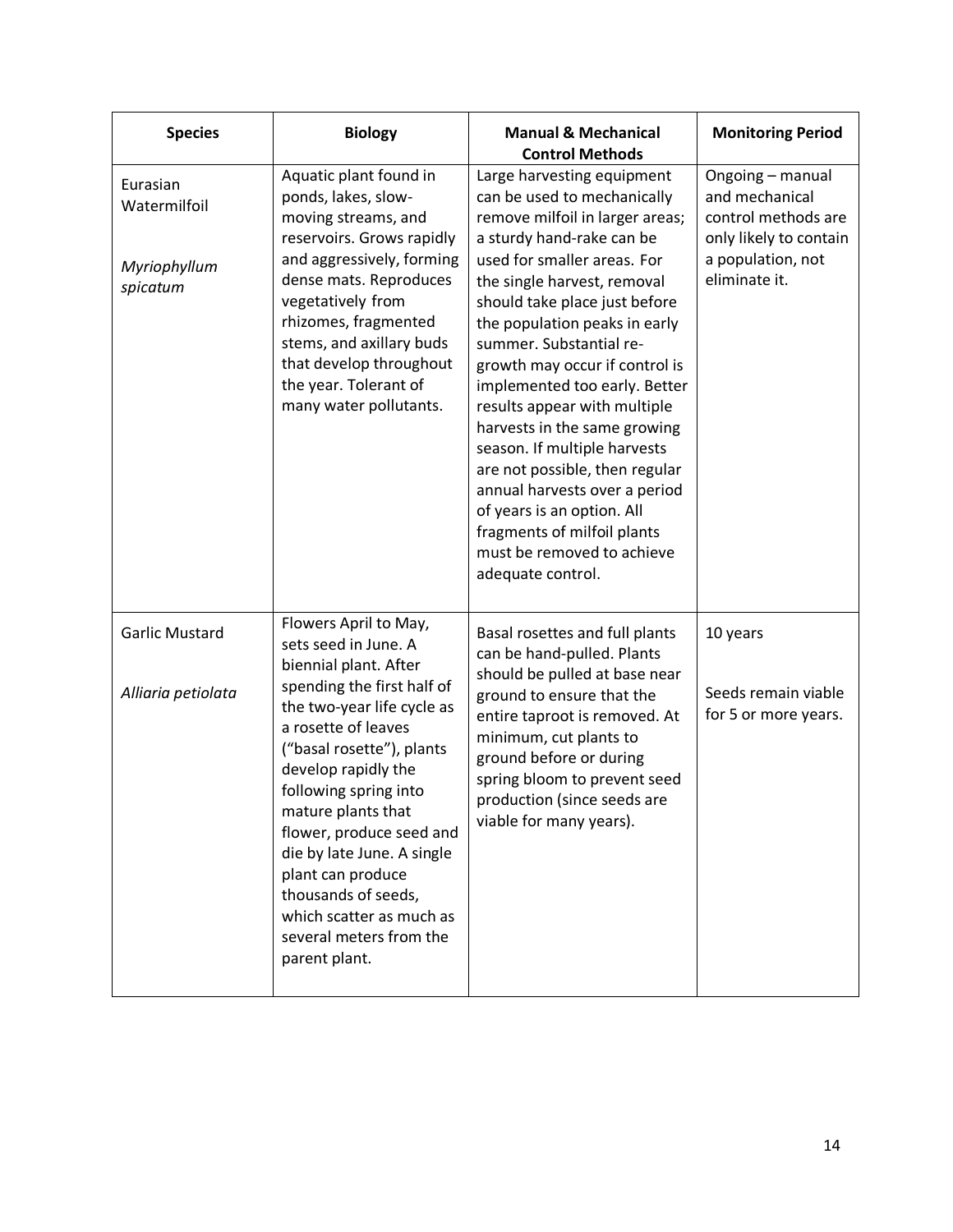| <b>Species</b>                            | <b>Biology</b>                                                                                                                                                                                                                                                                                                                                                      | <b>Manual &amp; Mechanical</b><br><b>Control Methods</b>                                                                                                                                                                                                                                                                                                                                                                                                                                                           | <b>Monitoring Period</b>                                                                                                                                                             |
|-------------------------------------------|---------------------------------------------------------------------------------------------------------------------------------------------------------------------------------------------------------------------------------------------------------------------------------------------------------------------------------------------------------------------|--------------------------------------------------------------------------------------------------------------------------------------------------------------------------------------------------------------------------------------------------------------------------------------------------------------------------------------------------------------------------------------------------------------------------------------------------------------------------------------------------------------------|--------------------------------------------------------------------------------------------------------------------------------------------------------------------------------------|
| <b>Glossy Buckthorn</b><br>Frangula alnus | Flowers May to<br>September, fruits late<br>July to September. Seeds<br>are dispersed by birds<br>and small mammals.<br>Reproduces by seed.                                                                                                                                                                                                                         | Small plants can be hand-<br>pulled. Bigger plants can be<br>removed with a weed wrench.<br>Care should be taken to<br>remove entire root system to<br>prevent re-sprouting.<br>Alternatively, cut plants back<br>at any time of year, then wrap<br>with thick plastic; check and<br>cut back any new growth<br>(google "Buckthorn Baggie"<br>for more information).                                                                                                                                               | 7 years<br>Seeds remain viable<br>for 5-7 years.<br>Monitor for re-<br>sprouting.                                                                                                    |
| Japanese Barberry<br>Berberis thunbergii  | Flowers April to June,<br>fruits July to October.<br>Spreads by seeds and<br>vegetatively. The seeds<br>have a 90% germination<br>rate. Seeds are dispersed<br>by birds and small<br>mammals.                                                                                                                                                                       | Small plants can be removed<br>by hand- pulling or using a<br>weed wrench. Care should be<br>taken to remove entire root<br>system to prevent re-<br>sprouting. Alternatively, cut<br>stumps back in fall or winter,<br>then wrap with thick plastic;<br>check and cut back any new<br>growth.                                                                                                                                                                                                                     | 2 years<br>Seeds do not persist<br>in seed bank.<br>Monitor for re-<br>sprouting                                                                                                     |
| Japanese Knotweed<br>Fallopia japonica    | Flowers mid-August for<br>approximately 3 weeks,<br>then sets seed.<br>Pollinated by bees, which<br>visit the plants in copious<br>amounts when flowering;<br>chemical applications can<br>impact pollinating bees.<br>Can regrow full plants<br>from cuttings as well as<br>from rhizomes. Often<br>transported to new sites<br>as a contaminant in fill-<br>dirt. | Hand-pull or uproot young<br>plants in spring. Cut stalks<br>repeatedly throughout the<br>growing season each time<br>they reach 12" high, being<br>careful not to scatter<br>fragments that might re-<br>sprout. Smothering can be<br>effective. New treatment<br>involving mesh wire has<br>potential:<br>https://vtinvasives.org/news-<br>events/news/a-new-way-to-<br>treat-knotweed. Herbaceous<br>stems will re-sprout in<br>compost or brush piles; burn<br>or bag to prevent spreading<br>during disposal. | 4 years<br>Seeds do not remain<br>viable beyond 1<br>year, but rhizomes<br>and other plant<br>parts can sprout up<br>to 3 years after<br>treatment.<br>Monitor for re-<br>sprouting. |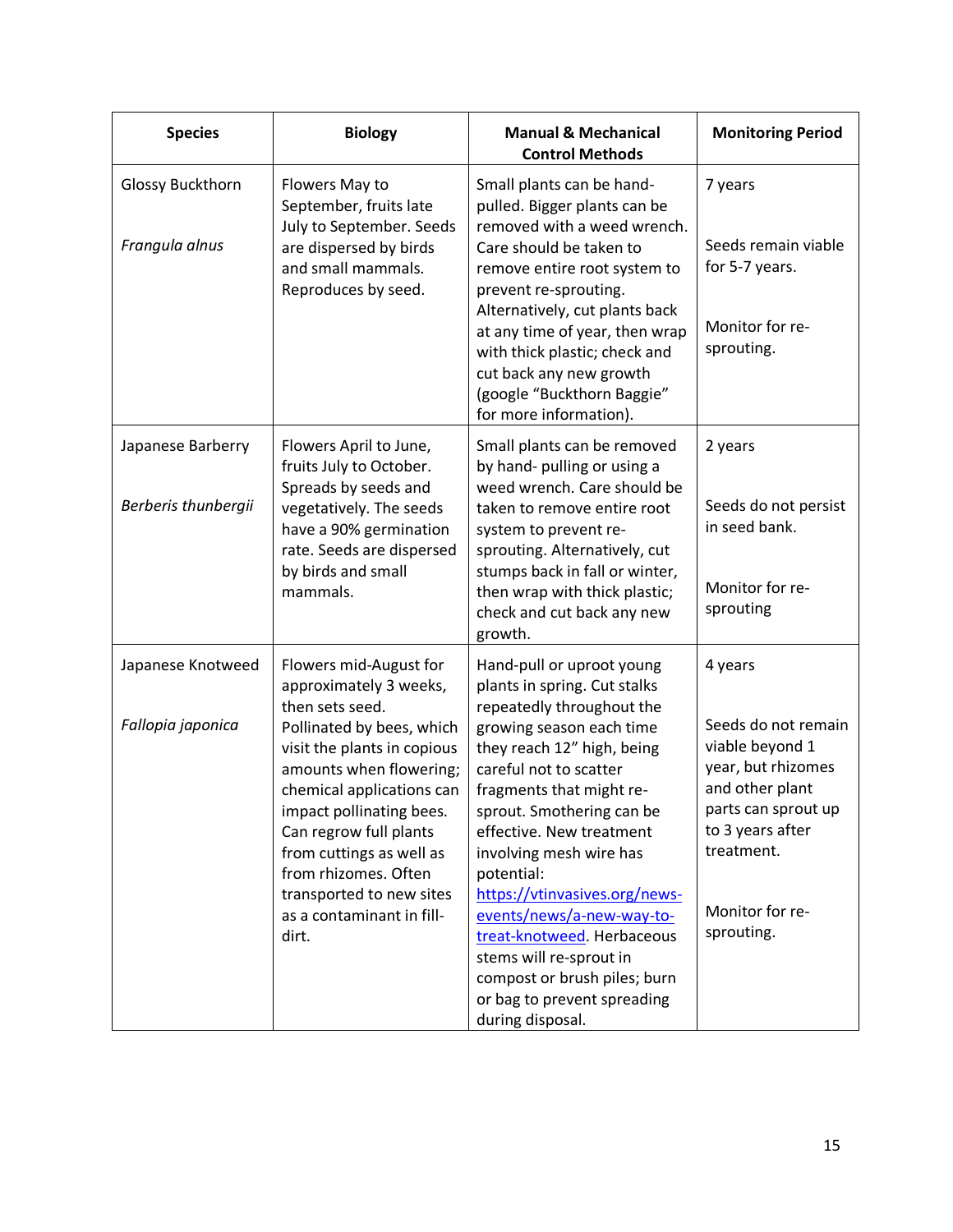| <b>Species</b>                                                                                                                                                            | <b>Biology</b>                                                                                                                                                                                                                                                                                                                                                                  | <b>Manual &amp; Mechanical</b><br><b>Control Methods</b>                                                                                                                                                                                                                                                                                                                                                    | <b>Monitoring Period</b>                                                               |
|---------------------------------------------------------------------------------------------------------------------------------------------------------------------------|---------------------------------------------------------------------------------------------------------------------------------------------------------------------------------------------------------------------------------------------------------------------------------------------------------------------------------------------------------------------------------|-------------------------------------------------------------------------------------------------------------------------------------------------------------------------------------------------------------------------------------------------------------------------------------------------------------------------------------------------------------------------------------------------------------|----------------------------------------------------------------------------------------|
| Japanese Stiltgrass<br>Microstegium<br>vimineum<br>(not a Sour 16 species<br>but a high priority<br><b>Early Detection</b><br>species that has been<br>located in Weston) | Flowers late summer,<br>fruits early fall. By mid-<br>fall, the stems turn<br>purplish-this is when<br>the plant is most<br>recognizable. Seeds<br>sticks to animal fur,<br>clothing, boots, tires, and<br>other surfaces. Wind and<br>water currents also<br>spread the seed. During<br>the growing season,<br>sprawling stems root at<br>the nodes, sending up<br>new shoots. | Small patches can be hand-<br>pulled and bagged or weed-<br>whacked repeatedly each<br>year before flowering and<br>seeding. When pulling, care<br>should be taken to remove<br>entire root system to prevent<br>re-sprouting.                                                                                                                                                                              | 7 years<br>Seeds remain viable<br>for 5-7 years.<br>Monitor for re-<br>sprouting       |
| <b>Multiflora Rose</b><br>Rosa multiflora                                                                                                                                 | Flowers April to June,<br>fruits July to December.<br>Reproduces by seed and<br>by forming new plants<br>that root from the tips of<br>arching canes that<br>contact the ground.<br>Seeds dispersed by birds.<br>Average plants may<br>produce a million seeds<br>per year, which remain<br>viable for up to twenty<br>years.                                                   | Plants can be hand-pulled,<br>easiest in spring. Use a weed<br>wrench on large plants.<br>Repeated cutting 3-6 times a<br>growing season for several<br>years can be effective. When<br>pulling, care should be taken<br>to remove entire root system<br>to prevent re-sprouting.<br>Herbaceous stems will re-<br>sprout in compost or brush<br>piles; burn or bag to prevent<br>spreading during disposal. | 20 years<br>Seeds remain viable<br>for up to 20 years.<br>Monitor for re-<br>sprouting |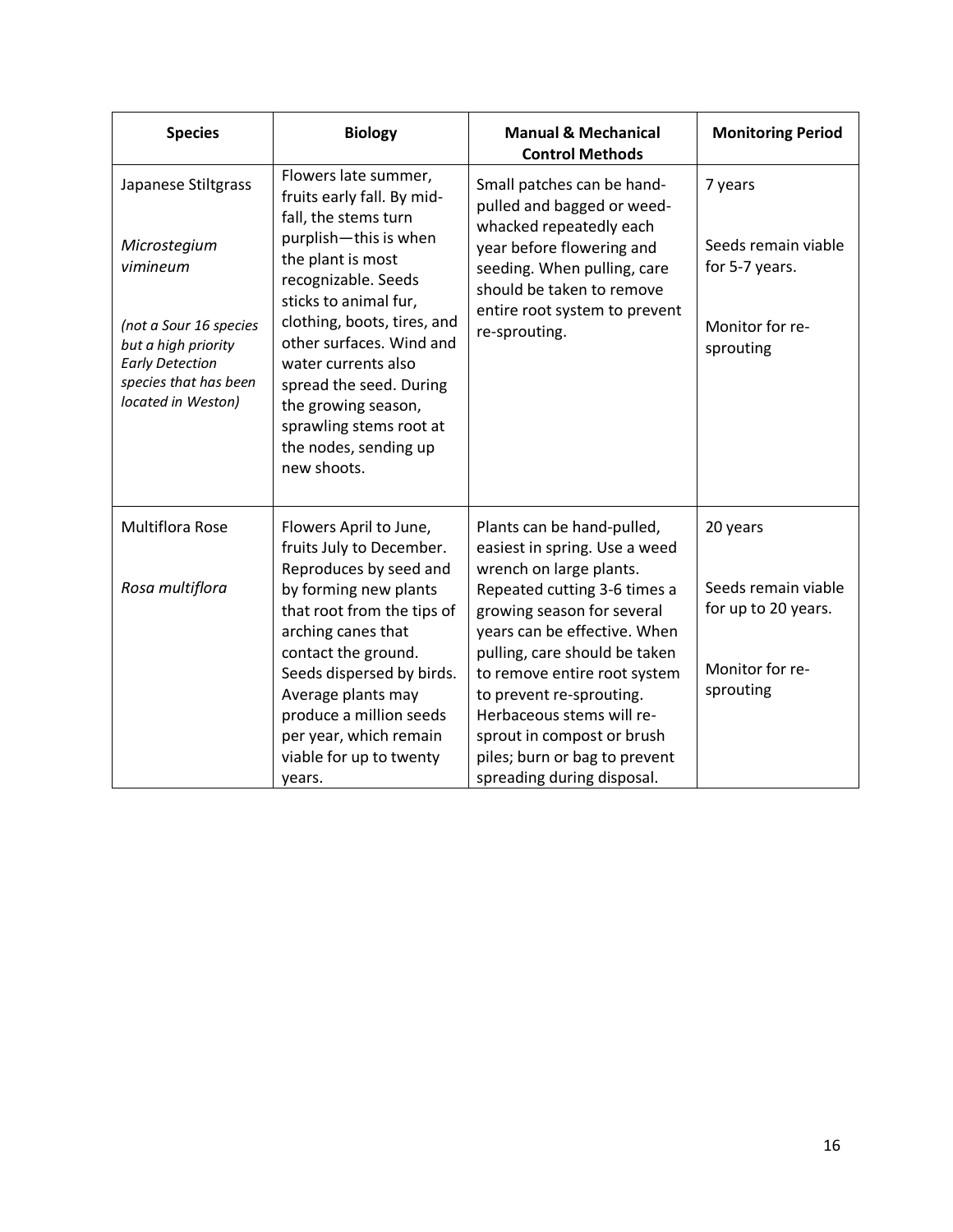| <b>Species</b>                                          | <b>Biology</b>                                                                                                                                                                                                                                                   | <b>Manual &amp; Mechanical</b><br><b>Control Methods</b>                                                                                                                                                                                                                                                                                                                                                                                                                                                                                                 | <b>Monitoring Period</b>                                                                  |
|---------------------------------------------------------|------------------------------------------------------------------------------------------------------------------------------------------------------------------------------------------------------------------------------------------------------------------|----------------------------------------------------------------------------------------------------------------------------------------------------------------------------------------------------------------------------------------------------------------------------------------------------------------------------------------------------------------------------------------------------------------------------------------------------------------------------------------------------------------------------------------------------------|-------------------------------------------------------------------------------------------|
| <b>Oriental Bittersweet</b><br>Celastrus<br>orbiculatus | Flowers May to June,<br>fruits later summer<br>through fall. Reproduces<br>prolifically by seed,<br>which is readily dispersed<br>to new areas by many<br>species of bird. Seeds<br>germinate in late spring.<br>Also spreads<br>vegetatively.                   | Seedlings are easy to hand-<br>pull. Bigger vines can be<br>removed by cutting as high up<br>as you can reach, then<br>unwinding the bottom section<br>from its host and using a<br>weed wrench to uproot it.<br>Care should be taken to<br>remove entire root system to<br>prevent re-sprouting.<br>Alternatively, cut stems close<br>to root collar every two weeks<br>throughout entire growing<br>season (spring to fall).<br>Herbaceous stems will re-<br>sprout in compost or brush<br>piles; burn or bag to prevent<br>spreading during disposal. | 5 years<br>Seeds remain viable<br>for several years.<br>Monitor for re-<br>sprouting.     |
| Purple Loosestrife<br>Lythrum salicaria                 | Flowers June to<br>September, sets seed in<br>late July or August. A<br>mature plant may<br>produce three million<br>seeds per year. Also<br>readily reproduces<br>vegetatively through<br>underground stems at a<br>rate of about one foot<br>per year.         | Plants can be removed by<br>hand-pulling or using a garden<br>fork to remove the deep roots<br>of older plants. Care should<br>be taken to remove entire<br>root system to prevent re-<br>sprouting. Some beetle<br>species (Galerucella and<br>others) are recommended as<br>biological control agents;<br>useful if a beetle source can<br>be found.                                                                                                                                                                                                   | Ongoing<br>Produces nearly<br>inexhaustible seed<br>bank.<br>Monitor for re-<br>sprouting |
| Spotted Knapweed<br>Centaurea stoebe                    | Flowers July to<br>September, sets seed<br>mid-August. Reproduces<br>by seed. Most seeds are<br>dispersed near the<br>parent plant but can be<br>transported by people,<br>wildlife, livestock,<br>vehicles, and in soil, crop<br>seed, and contaminated<br>hay. | Plants can be hand-pulled and<br>bagged. Care should be taken<br>not to distribute seeds if<br>present when pulling and<br>disposing. Mowing can be<br>effective with multiple<br>mows/year; be sure to mow<br>prior to seed-set.                                                                                                                                                                                                                                                                                                                        | 10 years<br>Seeds remain viable<br>for 8 or more years.                                   |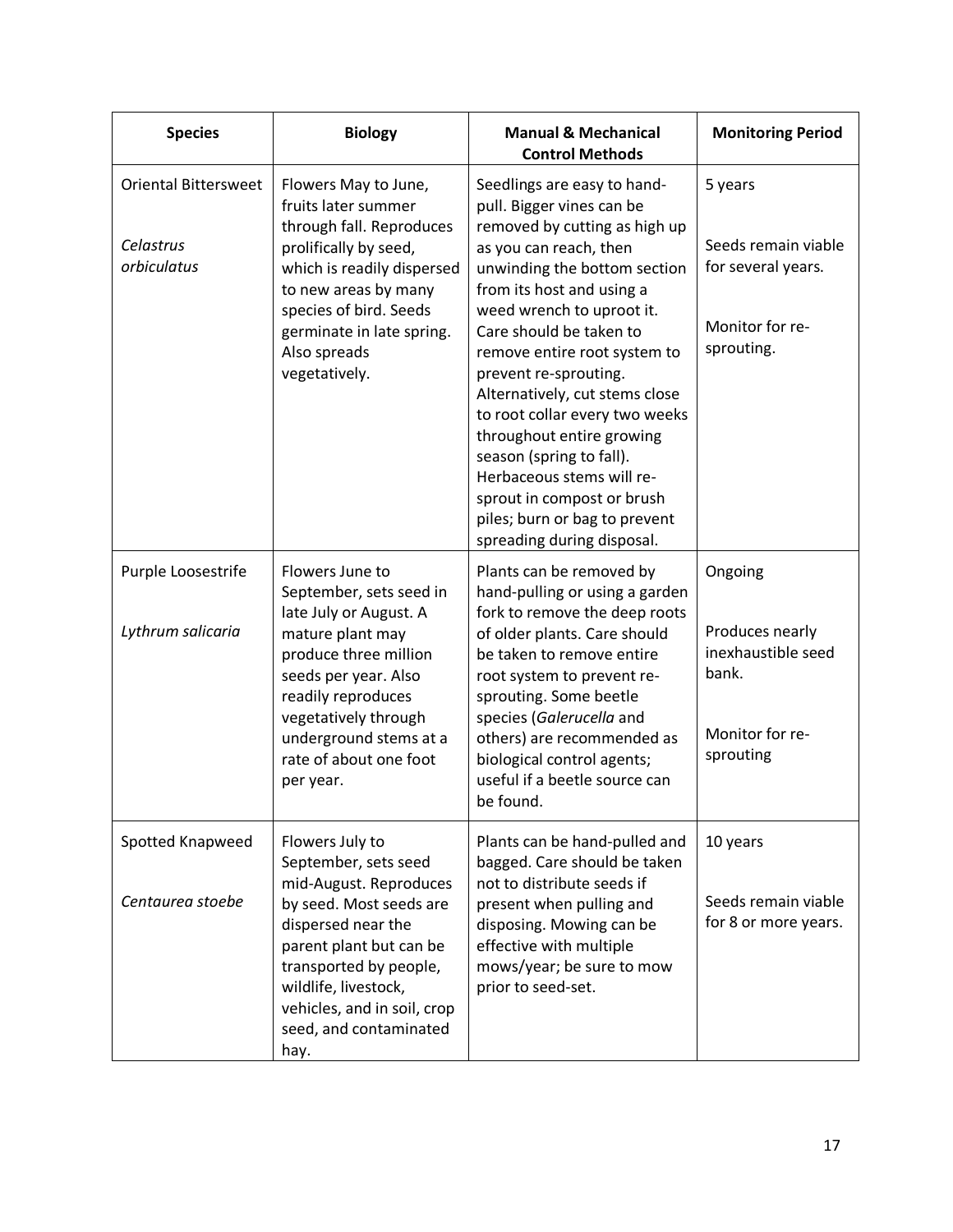| <b>Species</b>                               | <b>Biology</b>                                                                                                                                                                                                                                                                                                                                                                                                                     | <b>Manual &amp; Mechanical</b><br><b>Control Methods</b>                                                                                                                                                                                                                                                                                                                                                                                                                                                               | <b>Monitoring Period</b>                                                              |
|----------------------------------------------|------------------------------------------------------------------------------------------------------------------------------------------------------------------------------------------------------------------------------------------------------------------------------------------------------------------------------------------------------------------------------------------------------------------------------------|------------------------------------------------------------------------------------------------------------------------------------------------------------------------------------------------------------------------------------------------------------------------------------------------------------------------------------------------------------------------------------------------------------------------------------------------------------------------------------------------------------------------|---------------------------------------------------------------------------------------|
| Tree of Heaven<br>Ailanthus altissima        | Flowers May to June,<br>fruits July. Individual<br>trees may produce an<br>estimated 325,000 seeds<br>per year. Reproduces by<br>seed and vegetatively<br>with vigorous re-<br>sprouting at cutting.                                                                                                                                                                                                                               | Small plants can be removed<br>by hand-pulling or using a<br>weed wrench. Care should be<br>taken to remove entire root<br>system. Spring or early<br>summer cutting will slow<br>growth, but may not inhibit<br>flower, fruit, and seed<br>production. Repeated cutting<br>of big plants or mowing<br>seedlings on a monthly cycle<br>will be more effective at<br>stunting the plant and<br>inhibiting fruit and seed<br>production. Targeting large<br>female trees for control will<br>help reduce spread by seed. | 2 years<br>Few seeds remain<br>viable after 1 year.<br>Monitor for re-<br>sprouting.  |
| <b>Water Chestnut</b><br>Trapa natans        | Aquatic plant. Emerges in<br>June, sets seed July to<br>August. Spreads by leaf<br>rosette and seed. The<br>fruit can detach from the<br>stem and float to<br>another area on currents<br>or by clinging to birds<br>and other floating<br>objects.                                                                                                                                                                                | Small patches can be hand-<br>pulled in canoes and kayaks.<br>Important to pull before seed-<br>set. Complete removal of<br>plants is important, as<br>floating, uplifted plants and<br>plant parts can spread the<br>plant to new locations.                                                                                                                                                                                                                                                                          | 15 years<br>Seeds remain viable<br>for 12 or more<br>years.                           |
| <b>Wild Chervil</b><br>Anthriscus sylvestris | A biennial plant. Flowers<br>May-June, sets seed July-<br>August. During the first<br>growing season, the<br>plant produces a rosette<br>of leaves; the next year,<br>the plant produces a<br>stem and flowers. After<br>the seeds ripen, the plant<br>dies. Reproduces by seed<br>and vegetatively. Seeds<br>are spread by birds and<br>humans. New plants<br>sprout from lateral buds<br>that form at the top of<br>the taproot. | Plants can be hand-pulled and<br>bagged. Care should be taken<br>to pull prior to seed-set so as<br>not to distribute seeds while<br>pulling. Mowing can be<br>effective in containing spread<br>with multiple mows/year; be<br>sure to mow prior to seed-set.<br>Herbaceous stems will re-<br>sprout in compost or brush<br>piles; burn or bag to prevent<br>spreading during disposal.                                                                                                                               | 2 years.<br>Few seeds remain<br>viable after 1 year.<br>Monitor for re-<br>sprouting. |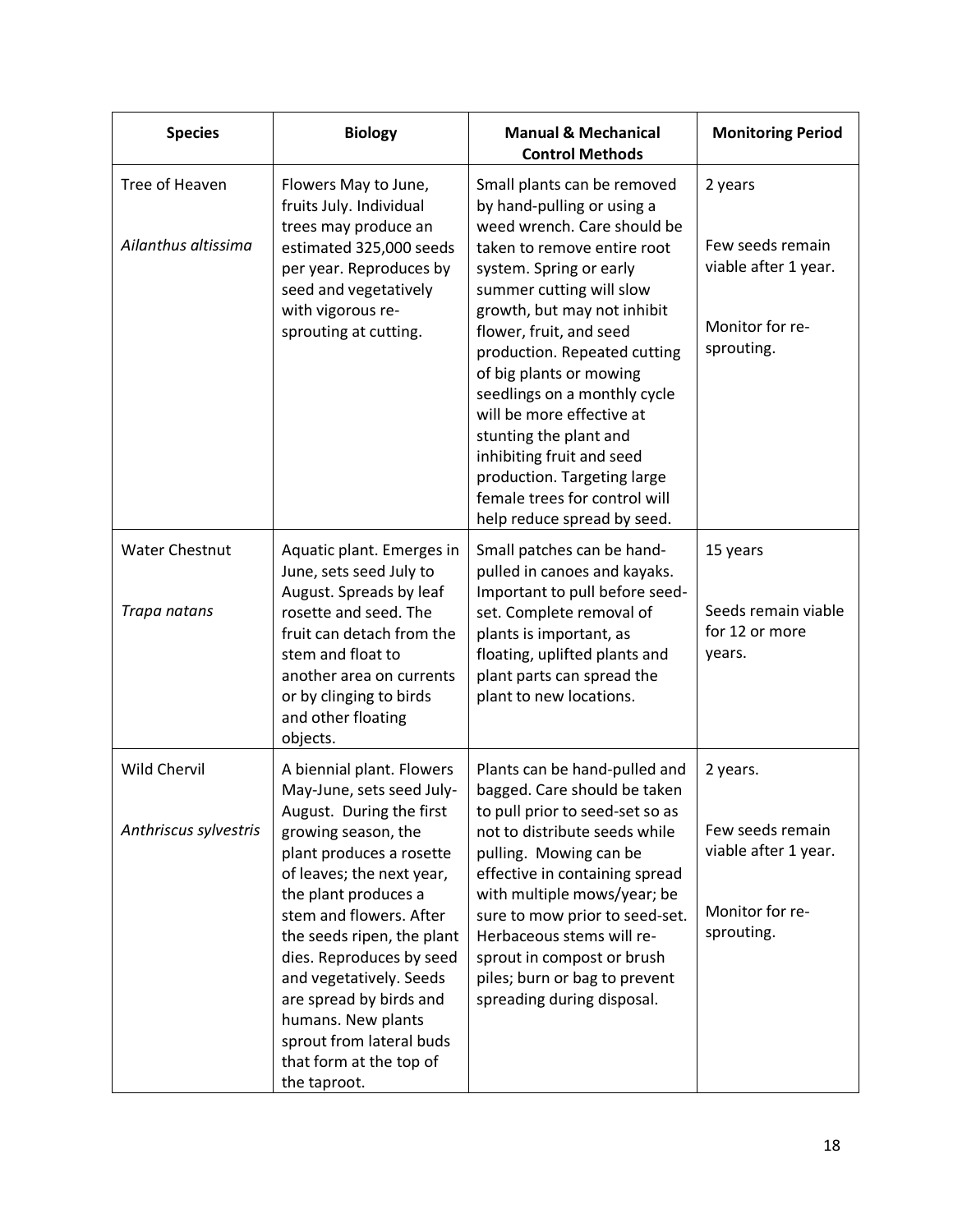## <span id="page-18-0"></span>**Appendix C: Invasive Species Treatment Record Datasheet**

|                                                                            |                  | <b>Weston Conservation Department</b>    |                |
|----------------------------------------------------------------------------|------------------|------------------------------------------|----------------|
|                                                                            |                  | <b>Invasive Species Treatment Record</b> |                |
| Property:                                                                  |                  | Date:                                    |                |
| Location:                                                                  |                  | UTM (WGS84/NAD83):                       |                |
| Target species:                                                            |                  |                                          |                |
| Weather (include 24 hours before and after for chemical treatment)         |                  |                                          |                |
|                                                                            | Current          | 24 hours before                          | 24 hours after |
| Temp.                                                                      |                  |                                          |                |
| Wind speed/direction                                                       |                  |                                          |                |
| Cloud Cover                                                                |                  |                                          |                |
| Precipitation                                                              |                  |                                          |                |
| Chemical                                                                   |                  |                                          |                |
| Chemical used:                                                             | % Solution Used: | Amount of solution used:                 |                |
|                                                                            |                  |                                          |                |
|                                                                            |                  | Mix date:                                |                |
| Amount of herbicide used:<br>Adjuvants/Carriers etc.:                      |                  |                                          |                |
|                                                                            |                  |                                          |                |
|                                                                            |                  |                                          |                |
| <b>Method of Application:</b><br>Name of applicators:<br><b>Biological</b> |                  |                                          |                |
|                                                                            |                  | # Released:                              | Stage:         |
| <b>Biological control agent:</b><br><b>Mechanical/Manual</b>               |                  |                                          |                |